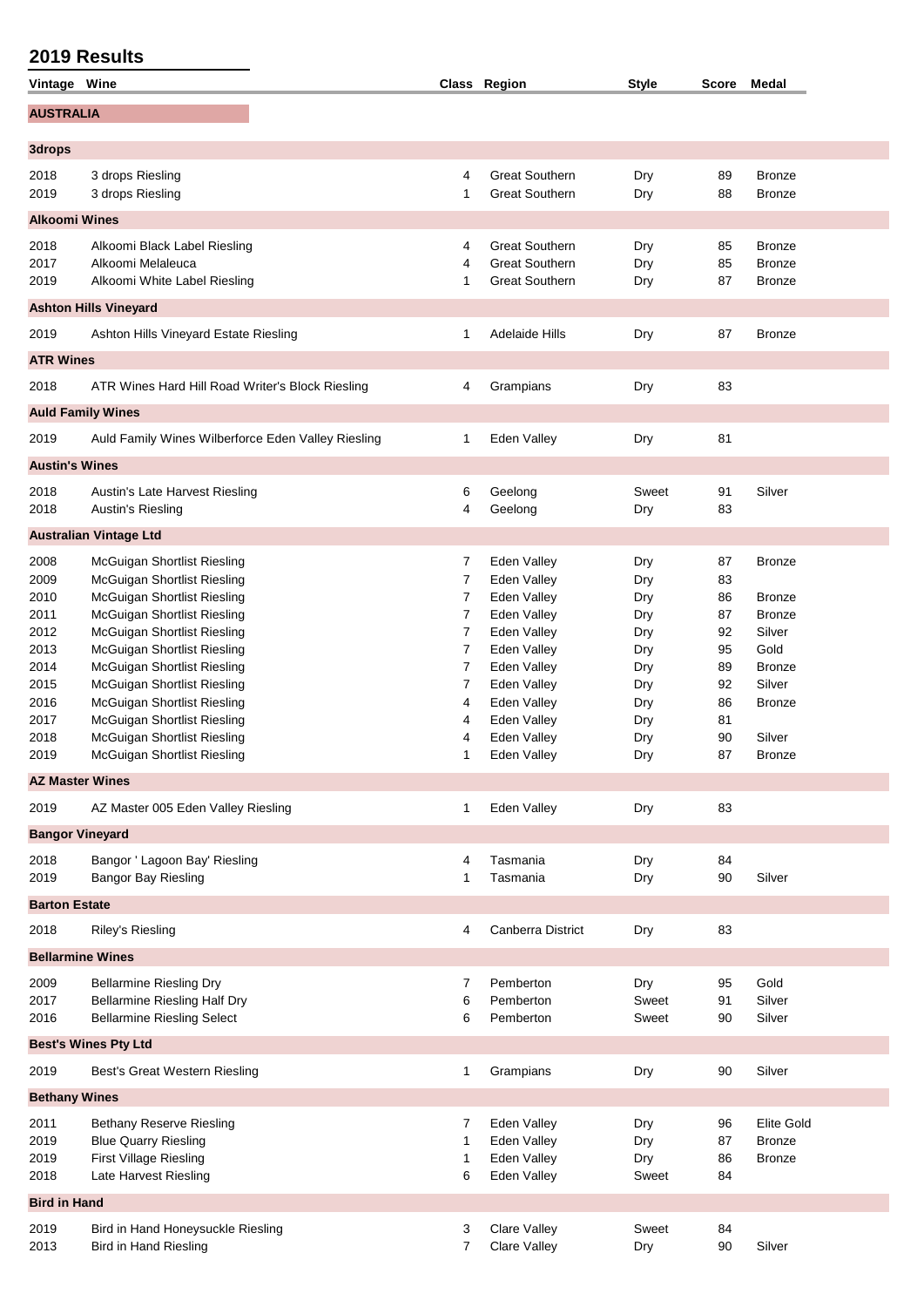| Vintage Wine            |                                                                                                |        | Class Region                                   | <b>Style</b> | <b>Score</b> | <b>Medal</b>                   |  |
|-------------------------|------------------------------------------------------------------------------------------------|--------|------------------------------------------------|--------------|--------------|--------------------------------|--|
| 2019                    | <b>Bird in Hand Riesling</b>                                                                   | 1      | Clare Valley                                   | Dry          | 83           |                                |  |
|                         | <b>Bleasdale Vineyards</b>                                                                     |        |                                                |              |              |                                |  |
| 2019                    | Adelaide Hills Riesling                                                                        | 1      | <b>Adelaide Hills</b>                          | Dry          | 86           | <b>Bronze</b>                  |  |
| <b>Boomer creek</b>     |                                                                                                |        |                                                |              |              |                                |  |
| 2016                    | <b>Boomer Creek</b>                                                                            | 4      | Tasmania                                       | Dry          | 81           |                                |  |
| <b>Boston Bay Wines</b> |                                                                                                |        |                                                |              |              |                                |  |
| 2018                    | <b>Boston Bay Riesling</b>                                                                     | 4      | Penisulas                                      | Dry          | 85           | <b>Bronze</b>                  |  |
|                         | Brand's Laira of Coonawarra                                                                    |        |                                                |              |              |                                |  |
| 2019                    | <b>Old Station Riesling</b>                                                                    | 2      | <b>Limestone Coast</b>                         | Semi-Dry     | 00           | WD                             |  |
|                         | <b>Bream Creek Vineyard</b>                                                                    |        |                                                |              |              |                                |  |
| 2015                    | <b>Bream Creek Vineyard Riesling</b>                                                           | 8      | Tasmania                                       | Semi-Dry     | 83           |                                |  |
| 2017                    | <b>Bream Creek Vineyard Riesling</b>                                                           | 5      | Tasmania                                       | Semi-Dry     | 87           | <b>Bronze</b>                  |  |
|                         | <b>Brindabella Hills Winery</b>                                                                |        |                                                |              |              |                                |  |
| 2019                    | Brindabella Hills winery 2019 Riesling                                                         | 1      | Canberra District                              | Dry          | 85           | <b>Bronze</b>                  |  |
|                         | <b>Brokenwood Wines</b>                                                                        |        |                                                |              |              |                                |  |
| 2019                    | Brokenwood Four Winds Vineyard Riesling                                                        | 1      | Canberra District                              | Dry          | 96           | Trophy                         |  |
|                         | <b>Best Canberra District Riesling</b>                                                         |        |                                                |              |              |                                |  |
|                         | <b>Brook Eden Vineyard</b>                                                                     |        |                                                |              |              |                                |  |
| 2015                    | <b>Brook Eden Riesling</b>                                                                     | 7      | Tasmania                                       | Dry          | 90           | Silver                         |  |
| <b>Brothers at War</b>  |                                                                                                |        |                                                |              |              |                                |  |
| 2019                    | 2019 Nothing in Common Riesling                                                                | 1      | Eden Valley                                    | Dry          | 90           | Silver                         |  |
| 2019                    | 2019 The Grape Grower Riesling                                                                 | 2      | Eden Valley                                    | Semi-Dry     | 86           | <b>Bronze</b>                  |  |
|                         | <b>Brown Family Wine Group</b>                                                                 |        |                                                |              |              |                                |  |
| 2015                    | Brown Brothers Patricia Noble Riesling                                                         | 9      | King Valley                                    | Sweet        | 90           | Silver                         |  |
| 2019                    | Devil's Corner Resolution Riesling                                                             | 1      | Tasmania                                       | Dry          | 85           | <b>Bronze</b>                  |  |
| 2019                    | Devil's Corner Riesling                                                                        | 1      | Tasmania                                       | Dry          | 86           | <b>Bronze</b>                  |  |
| 2018                    | <b>Tamar Ridge Riesling</b>                                                                    | 4      | Tasmania                                       | Dry          | 83           |                                |  |
|                         | <b>Bunnamagoo Estate Wines</b>                                                                 |        |                                                |              |              |                                |  |
| 2018                    | Bunnamagoo Estate Riesling                                                                     | 4      | Mudgee                                         | Dry          | 86           | <b>Bronze</b>                  |  |
| <b>Capel Vale Wines</b> |                                                                                                |        |                                                |              |              |                                |  |
| 2019                    | Capel Vale Regional Series Mount Barker Riesling                                               | 1      | <b>Great Southern</b>                          | Dry          | 90           | Silver                         |  |
| 2014<br>2017            | Capel Vale Regional Series Riesling<br>Capel Vale Single Vineyard Whispering Hill Mount Barker | 7<br>4 | <b>Great Southern</b><br><b>Great Southern</b> | Dry          | 87<br>89     | <b>Bronze</b><br><b>Bronze</b> |  |
|                         | Riesling                                                                                       |        |                                                | Dry          |              |                                |  |
| 2019                    | Capel Vale Single Vineyard Whispering Hill Mount Barker<br>Riesling                            | 1      | <b>Great Southern</b>                          | Dry          | 86           | <b>Bronze</b>                  |  |
| 2019                    | Roustabout Mount Barker Riesling                                                               | 1      | <b>Great Southern</b>                          | Dry          | 83           |                                |  |
| <b>Carillion Wines</b>  |                                                                                                |        |                                                |              |              |                                |  |
| 2018                    | Carillion Origins GM198 Clone Orange Riesling                                                  | 4      | Orange                                         | Dry          | 90           | Silver                         |  |
| 2019                    | Carillion Origins GM198 Clone Orange Riesling                                                  | 1      | Orange                                         | Dry          | 87           | <b>Bronze</b>                  |  |
| <b>Castelli Estate</b>  |                                                                                                |        |                                                |              |              |                                |  |
| 2019                    | Castelli Estate Riesling                                                                       | 1      | <b>Great Southern</b>                          | Dry          | 00           | <b>WD</b>                      |  |
|                         | <b>Cellarmaster Wines</b>                                                                      |        |                                                |              |              |                                |  |
| 2018                    | Avon Brae Eden Valley Riesling                                                                 | 4      | Eden Valley                                    | Dry          | 85           | <b>Bronze</b>                  |  |
| 2018                    | David Lowe Wines Reserve Orange Riesling                                                       | 4      | Orange                                         | Dry          | 87           | <b>Bronze</b>                  |  |
| 2018<br>2019            | Hutt River Clare Valley Riesling<br>Hutt River Clare Valley Riesling                           | 4      | Clare Valley<br><b>Clare Valley</b>            | Dry<br>Dry   | 90<br>90     | Silver<br>Silver               |  |
| 2018                    | Krondorf The Growers Eden Valley Riesling                                                      | 1<br>4 | Eden Valley                                    | Dry          | 88           | <b>Bronze</b>                  |  |
| 2018                    | McLean's Farm Reserve Eden Valley Riesling                                                     | 4      | Eden Valley                                    | Dry          | 90           | Silver                         |  |
| 2019                    | Mockingbird Hill Clare Valley Riesling                                                         | 1      | Clare Valley                                   | Dry          | 87           | <b>Bronze</b>                  |  |
| 2016                    | Mockingbird Hill Hayshed Block Clare Valley Riesling                                           | 4      | Clare Valley                                   | Dry          | 89           | <b>Bronze</b>                  |  |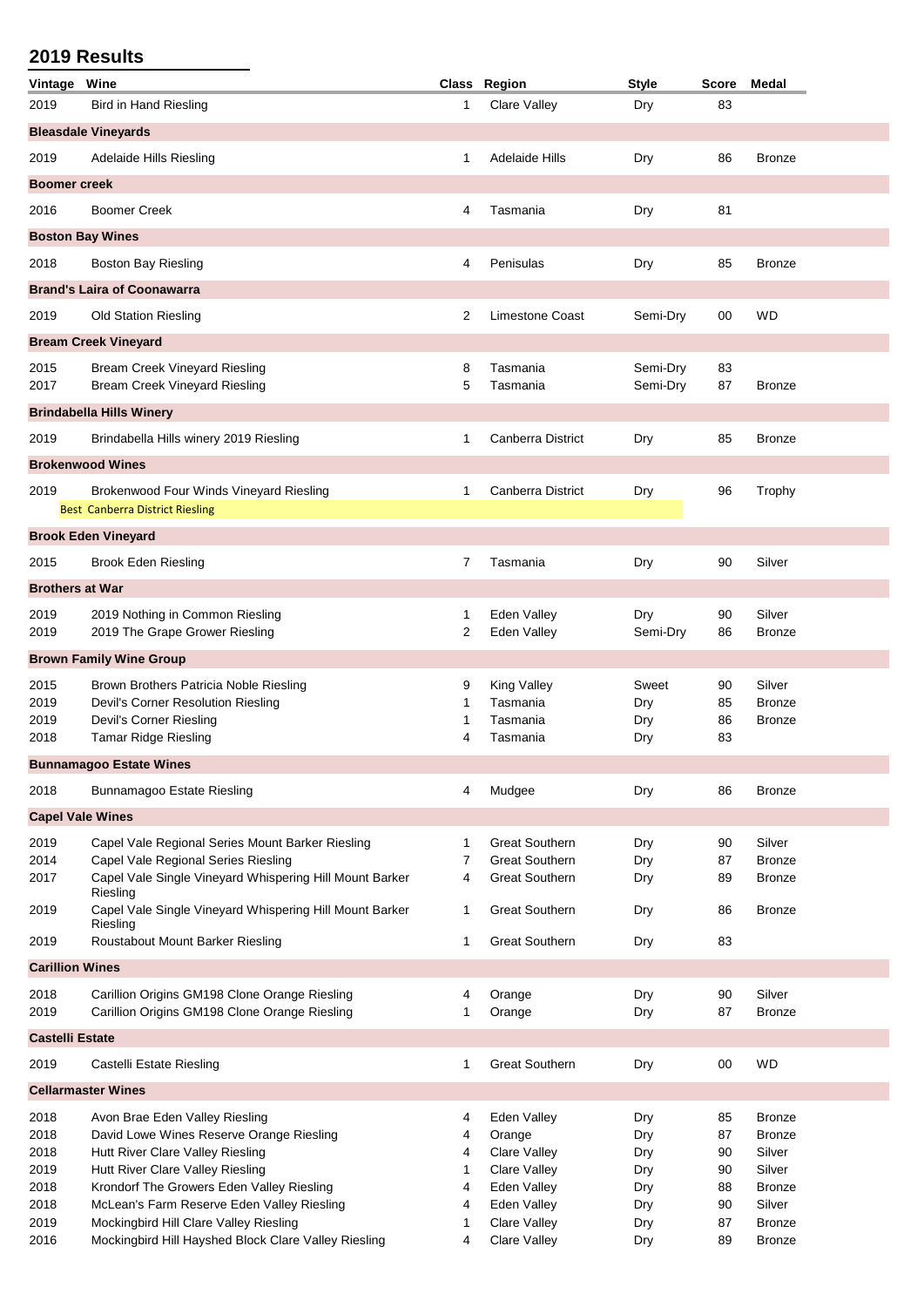| Vintage                 | Wine                                                                     |                   | Class Region                        | <b>Style</b> | Score    | Medal                   |
|-------------------------|--------------------------------------------------------------------------|-------------------|-------------------------------------|--------------|----------|-------------------------|
| 2017                    | Mockingbird Hill Slate Lane Clare Valley Riesling                        | 4                 | Clare Valley                        | Dry          | 84       |                         |
| 2018                    | Riddoch Eliza King Coonawarra Riesling                                   | 4                 | Coonawarra                          | Dry          | 85       | <b>Bronze</b>           |
| 2018                    | Riversdale Estate Tasmania Riesling                                      | 4                 | Tasmania                            | Dry          | 88       | <b>Bronze</b>           |
|                         | <b>Charles Sturt University Boutique Winery</b>                          |                   |                                     |              |          |                         |
| 2019                    | <b>Canberra District Riesling</b>                                        | 1                 | <b>Canberra District</b>            | Dry          | 91       | Silver                  |
| <b>Chartley Estate</b>  |                                                                          |                   |                                     |              |          |                         |
| 2017                    | <b>Chartley Estate Riesling</b>                                          | 4                 | Tasmania                            | Dry          | 90       | Silver                  |
| 2018                    | <b>Chartley Estate Riesling</b>                                          | 4                 | Tasmania                            | Dry          | 85       | <b>Bronze</b>           |
|                         | <b>Cherry Tree Hill Wines</b>                                            |                   |                                     |              |          |                         |
| 2019                    | 2019 Cherry Tree Hill Riesling                                           | 1                 | Southern Highlands                  | Dry          | 88       | <b>Bronze</b>           |
| <b>Clare Wine Co</b>    |                                                                          |                   |                                     |              |          |                         |
| 2019                    | Clare Wine Co Watervale Riesling                                         | 1                 | <b>Clare Valley</b>                 | Dry          | 95       | Gold                    |
|                         |                                                                          |                   |                                     |              |          |                         |
| <b>Claymore Wines</b>   |                                                                          |                   |                                     |              |          |                         |
| 2019                    | Joshua Tree Riesling                                                     | 1                 | Clare Valley                        | Dry          | 86       | <b>Bronze</b>           |
| 2019                    | <b>Superstition Reserve Riesling</b>                                     | 1                 | Clare Valley                        | Dry          | 90       | Silver                  |
| <b>Clos Clare</b>       |                                                                          |                   |                                     |              |          |                         |
| 2019                    | Watervale Riesling                                                       | 1                 | <b>Clare Valley</b>                 | Dry          | 87       | <b>Bronze</b>           |
|                         | <b>Contentious Character</b>                                             |                   |                                     |              |          |                         |
| 2017                    | Come the raw prawn - 2017 Riesling                                       | 4                 | <b>Canberra District</b>            | Dry          | 79       |                         |
| 2019                    | Crisp in your cakehole - 2019 Riesling                                   | 1                 | Canberra District                   | Dry          | 78       |                         |
|                         | <b>Coolangatta Estate</b>                                                |                   |                                     |              |          |                         |
| 2018                    | Coolangatte Estate Winsome Riesling                                      | 4                 | Shoalhaven Coast                    | Dry          | 95       | Gold                    |
|                         | <b>Crabtree Watervale Wines</b>                                          |                   |                                     |              |          |                         |
|                         |                                                                          |                   |                                     |              |          |                         |
| 2009                    | <b>Crabtree Hilltop Riesling</b>                                         | 7                 | Clare Valley                        | Dry          | 96       | <b>Elite Gold</b>       |
| 2019<br>2013            | <b>Crabtree Watervale Riesling</b><br>Robert Crabtree Watervale Riesling | $\mathbf{1}$<br>7 | Clare Valley<br><b>Clare Valley</b> | Dry<br>Dry   | 90<br>87 | Silver<br><b>Bronze</b> |
| 2018                    | Robert Crabtree Watervale Riesling                                       | 4                 | Clare Valley                        | Dry          | 88       | <b>Bronze</b>           |
|                         | <b>Craigie Knowe Vineyard</b>                                            |                   |                                     |              |          |                         |
|                         |                                                                          |                   |                                     |              |          |                         |
| 2019                    | Craigie Knowe Estate Riesling                                            |                   | Tasmania                            | Dry          | 86       | <b>Bronze</b>           |
| <b>Crowe Wines</b>      |                                                                          |                   |                                     |              |          |                         |
| 2019                    | <b>Crowe Wines Riesling</b>                                              | 1                 | Canberra District                   | Dry          | 86       | <b>Bronze</b>           |
|                         | <b>Dandelion Vineyards</b>                                               |                   |                                     |              |          |                         |
| 2019                    | Enchanted Garden of the Eden Valley Riesling                             | 1                 | Eden Valley                         | Dry          | 86       | <b>Bronze</b>           |
| 2019                    | Wonderland of the Eden Valley Riesling                                   | 1                 | Eden Valley                         | Dry          | 92       | Silver                  |
| d'Arenberg              |                                                                          |                   |                                     |              |          |                         |
| 2012                    | The Dry Dam                                                              | 8                 | McLaren Vale                        | Semi-Dry     | 92       | Silver                  |
| 2019                    | The Dry Dam                                                              | 2                 | McLaren Vale                        | Semi-Dry     | 85       | <b>Bronze</b>           |
| <b>De Bortoli Wines</b> |                                                                          |                   |                                     |              |          |                         |
| 2018                    | La Boheme Act 1 Riesling                                                 | 4                 | Yarra Valley                        | Dry          | 77       |                         |
| 2019                    | La Boheme Act 1 Riesling                                                 | 2                 | Yarra Valley                        | Semi-Dry     | 78       |                         |
|                         | <b>Derwent Estate Wines</b>                                              |                   |                                     |              |          |                         |
| 2017                    | Derwent Estate Riesling                                                  | 4                 | Tasmania                            | Dry          | 80       |                         |
| 2018                    | <b>Derwent Estate Wines</b>                                              | 4                 | Tasmania                            | Dry          | 84       |                         |
| 2017                    | Derwent Estate Wines Late Harvest Riesling                               | 6                 | Tasmania                            | Sweet        | 83       |                         |
|                         | <b>DiGiorgio Family Wines</b>                                            |                   |                                     |              |          |                         |
| 2013                    | DiGiorgio Family Wines Kongorong Riesling                                | 7                 | <b>Mount Gambier</b>                | Dry          | 85       | <b>Bronze</b>           |
| 2014                    | DiGiorgio Family Wines Kongorong Riesling                                | 7                 | <b>Mount Gambier</b>                | Dry          | 00       | <b>WD</b>               |
| 2018                    | DiGiorgio Family Wines Kongorong Riesling                                | 4                 | <b>Mount Gambier</b>                | Dry          | 91       | Silver                  |
| 2019                    | DiGiorgio Family Wines Kongorong Riesling                                | 1                 | Mount Gambier                       | Dry          | 82       |                         |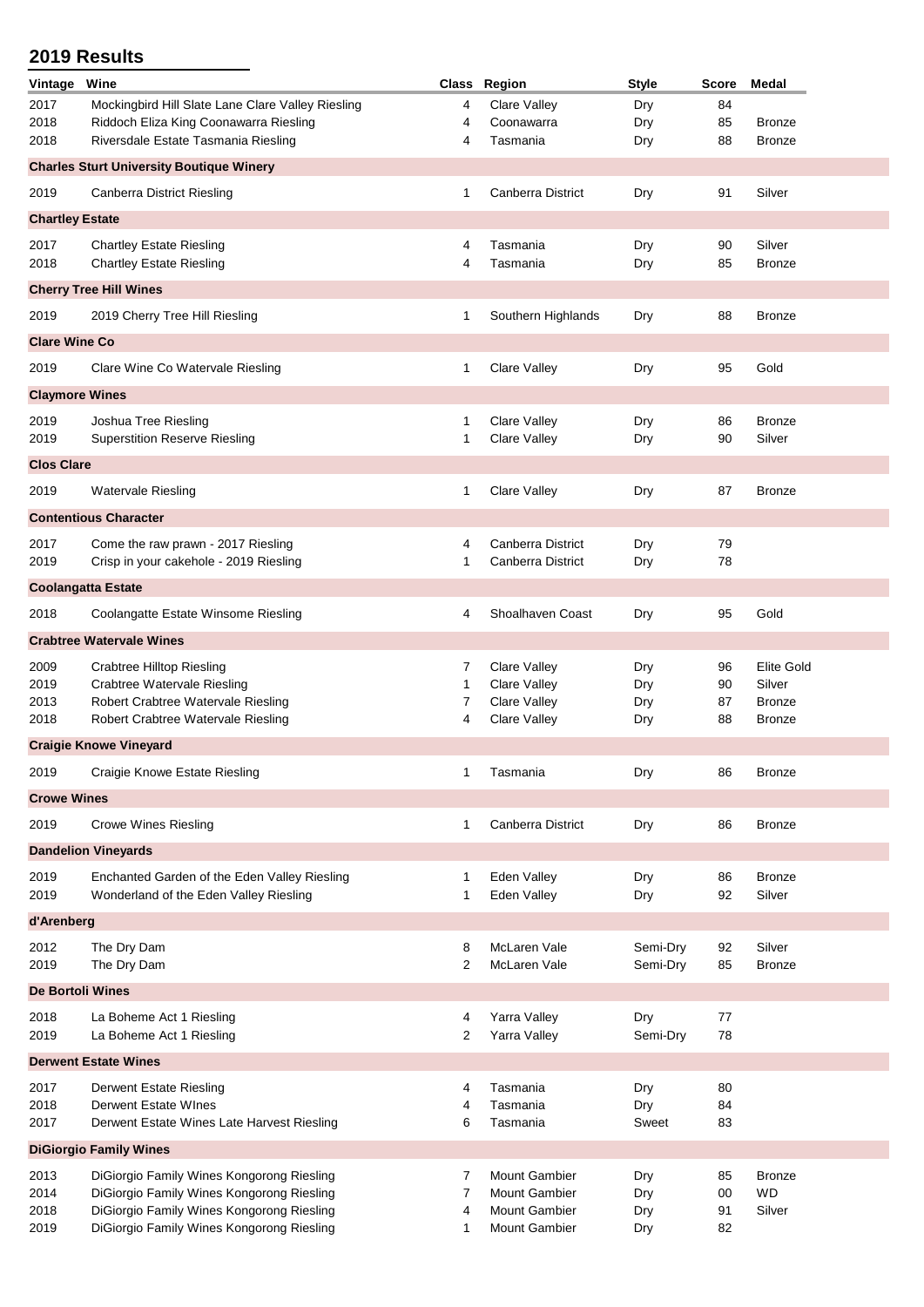| Vintage Wine                          |                                                                                                                                                                               |                                    | Class Region                                                                                                              | <b>Style</b>                                    | Score                      | Medal                                     |  |  |  |
|---------------------------------------|-------------------------------------------------------------------------------------------------------------------------------------------------------------------------------|------------------------------------|---------------------------------------------------------------------------------------------------------------------------|-------------------------------------------------|----------------------------|-------------------------------------------|--|--|--|
|                                       | <b>Dinny Goonan Wines</b>                                                                                                                                                     |                                    |                                                                                                                           |                                                 |                            |                                           |  |  |  |
| 2018<br>2019                          | Dinny Goonan Outlier Riesling<br>Dinny Goonan Single Vineyard Riesling                                                                                                        | 4<br>1                             | Geelong<br>Geelong                                                                                                        | Dry<br>Dry                                      | 83<br>88                   | <b>Bronze</b>                             |  |  |  |
| <b>Duke's Vineyard</b>                |                                                                                                                                                                               |                                    |                                                                                                                           |                                                 |                            |                                           |  |  |  |
| 2019<br>2019                          | Duke's Single Vineyard Riesling<br>Magpie Hill Reserve Riesling                                                                                                               | 1<br>1                             | <b>Great Southern</b><br><b>Great Southern</b>                                                                            | Dry<br>Dry                                      | 86<br>85                   | <b>Bronze</b><br><b>Bronze</b>            |  |  |  |
| <b>Eden Hall Wines</b>                |                                                                                                                                                                               |                                    |                                                                                                                           |                                                 |                            |                                           |  |  |  |
| 2019<br>2019                          | Eden Hall Reserve Resling<br>Eden Hall Springton Riesling                                                                                                                     | 1<br>1                             | Eden Valley<br>Eden Valley                                                                                                | Dry<br>Dry                                      | 84<br>83                   |                                           |  |  |  |
| <b>Elderton Wines</b>                 |                                                                                                                                                                               |                                    |                                                                                                                           |                                                 |                            |                                           |  |  |  |
| 2019                                  | <b>Eden Valley Riesling</b>                                                                                                                                                   | 1                                  | Eden Valley                                                                                                               | Dry                                             | 86                         | <b>Bronze</b>                             |  |  |  |
|                                       | <b>Eldredge Vineyards</b>                                                                                                                                                     |                                    |                                                                                                                           |                                                 |                            |                                           |  |  |  |
| 2019<br>2019                          | <b>Blue Chip Riesling</b><br><b>Spring Gully Riesling</b>                                                                                                                     | 1<br>1                             | Clare Valley<br>Clare Valley                                                                                              | Dry<br>Dry                                      | 79<br>87                   | <b>Bronze</b>                             |  |  |  |
| <b>Ferngrove Wines</b>                |                                                                                                                                                                               |                                    |                                                                                                                           |                                                 |                            |                                           |  |  |  |
| 2019<br>2018<br>2019<br> 2005<br>2019 | Ferngrove Black Label Off-Dry Riesling<br>Ferngrove Cossack Riesling<br>Ferngrove Cossack Riesling<br>2019 2012 Ferngrove Cossack Riesling<br>Ferngrove Independence Riesling | 2<br>4<br>1<br>20<br>1             | <b>Great Southern</b><br><b>Great Southern</b><br><b>Great Southern</b><br><b>Great Southern</b><br><b>Great Southern</b> | Semi-Dry<br>Dry<br>Dry<br>Provenan<br>ce<br>Dry | 95<br>83<br>82<br>91<br>80 | Gold<br>Silver                            |  |  |  |
| <b>Fine Drop</b>                      |                                                                                                                                                                               |                                    |                                                                                                                           |                                                 |                            |                                           |  |  |  |
| 2011<br>2012<br>2013<br>2014<br>2015  | Alcorso Riesling<br><b>Alcorso Riesling</b><br><b>Alcorso Riesling</b><br>Alcorso Riesling<br><b>Alcorso Riesling</b>                                                         | 7<br>7<br>7<br>7<br>$\overline{7}$ | Tasmania<br>Tasmania<br>Tasmania<br>Tasmania<br>Tasmania                                                                  | Dry<br>Dry<br>Dry<br>Dry<br>Dry                 | 84<br>83<br>91<br>84<br>86 | Silver<br><b>Bronze</b>                   |  |  |  |
|                                       | <b>Forbes Wine Company Pty Ltd</b>                                                                                                                                            |                                    |                                                                                                                           |                                                 |                            |                                           |  |  |  |
| 2010<br>2018                          | Cellar Matured Eden Valley Riesling<br><b>Eden Valley Riesling</b>                                                                                                            | 7<br>4                             | Eden Valley<br>Eden Valley                                                                                                | Dry<br>Dry                                      | 90<br>87                   | Silver<br><b>Bronze</b>                   |  |  |  |
|                                       | <b>Four Winds Vineyard</b>                                                                                                                                                    |                                    |                                                                                                                           |                                                 |                            |                                           |  |  |  |
| 2019<br>2019<br>2019                  | 2019 Chapel Block Riesling<br>Four Winds Vineyard 2019 Riesling<br>Four Winds Vineyard 2019 Sparkling Riesling                                                                | $\mathbf{1}$<br>1<br>19            | Canberra District<br><b>Canberra District</b><br>Canberra District                                                        | Dry<br>Dry<br>Specialty                         | 82<br>81<br>87             | <b>Bronze</b>                             |  |  |  |
| <b>Fowles Wine</b>                    |                                                                                                                                                                               |                                    |                                                                                                                           |                                                 |                            |                                           |  |  |  |
| 2018<br>2018                          | Ladies who Shoot their Lunch 2018 Riesling<br>Stone Dwellers 2018 Riesling                                                                                                    | 4<br>4                             | Strathbogie Ranges<br>Strathbogie Ranges                                                                                  | Dry<br>Dry                                      | 83<br>88                   | <b>Bronze</b>                             |  |  |  |
| <b>Frogmore Creek</b>                 |                                                                                                                                                                               |                                    |                                                                                                                           |                                                 |                            |                                           |  |  |  |
| 2018<br>2018                          | Frogmore Creek FGR Riesling<br>Frogmore Creek Riesling                                                                                                                        | 6<br>4                             | Tasmania<br>Tasmania                                                                                                      | Sweet<br>Dry                                    | 87<br>90                   | <b>Bronze</b><br>Silver                   |  |  |  |
|                                       | <b>Gaelic Cemetery Vineyard</b>                                                                                                                                               |                                    |                                                                                                                           |                                                 |                            |                                           |  |  |  |
| 2019<br>2019                          | <b>Celtic Farm</b><br><b>GCV Premium Riesling</b>                                                                                                                             | 1<br>1                             | Clare Valley<br>Clare Valley                                                                                              | Dry<br>Dry                                      | 87<br>83                   | <b>Bronze</b>                             |  |  |  |
| <b>Gala Estate</b>                    |                                                                                                                                                                               |                                    |                                                                                                                           |                                                 |                            |                                           |  |  |  |
| 2017<br>2014<br>2019<br>2018          | Gala Estate - Black Label - Late Harvest Riesling<br>Gala Estate- Late Harvest Riesling<br>Gala Estate- White Label<br>Gala Estate - White Label                              | 6<br>9<br>1<br>4                   | Tasmania<br>Tasmania<br>Tasmania<br>Tasmania                                                                              | Sweet<br>Sweet<br>Dry<br>Dry                    | 91<br>95<br>90<br>88       | Silver<br>Gold<br>Silver<br><b>Bronze</b> |  |  |  |
| <b>Galafrey Wines</b>                 |                                                                                                                                                                               |                                    |                                                                                                                           |                                                 |                            |                                           |  |  |  |
| 2016<br>2018                          | <b>Galafrey Reserve Riesling</b><br><b>Galafrey Wines Reserve Riesling</b>                                                                                                    | 4<br>4                             | <b>Great Southern</b><br><b>Great Southern</b>                                                                            | Dry<br>Dry                                      | 90<br>84                   | Silver                                    |  |  |  |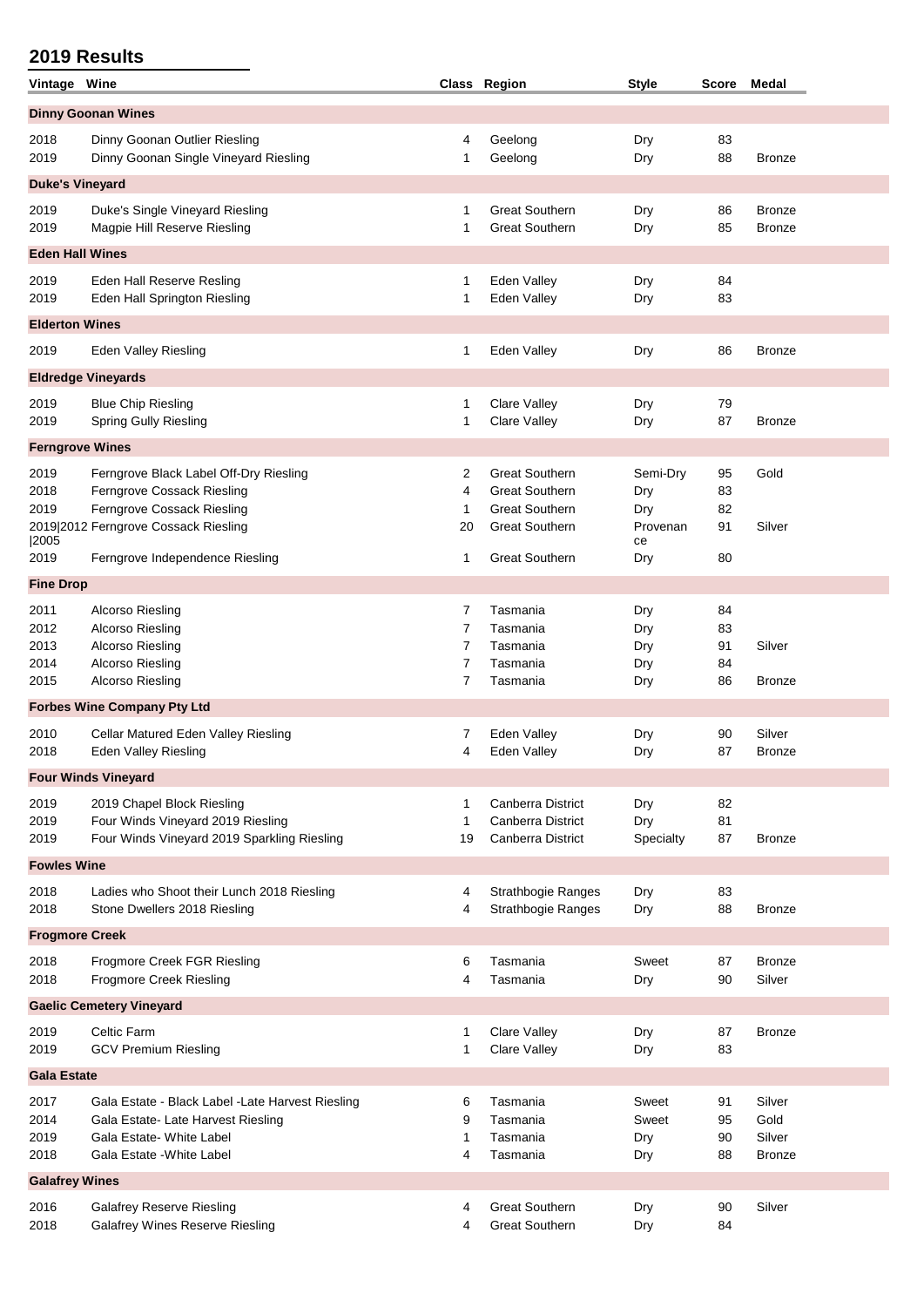| Vintage Wine                                         |                                                                                                                                                                                                                                                          |                                 | Class Region                                                                      | <b>Style</b>                                              | <b>Score</b>                           | Medal                                                                                                  |
|------------------------------------------------------|----------------------------------------------------------------------------------------------------------------------------------------------------------------------------------------------------------------------------------------------------------|---------------------------------|-----------------------------------------------------------------------------------|-----------------------------------------------------------|----------------------------------------|--------------------------------------------------------------------------------------------------------|
| 2006                                                 | 2018 2016 Galafrey Wines Reserve Riesling                                                                                                                                                                                                                | 20                              | <b>Great Southern</b>                                                             | Provenan<br>ce                                            | 83                                     |                                                                                                        |
| 2019                                                 | <b>Galafrey Wines Reserve Riesling</b>                                                                                                                                                                                                                   | 1                               | <b>Great Southern</b>                                                             | Dry                                                       | 86                                     | <b>Bronze</b>                                                                                          |
| <b>Gallagher Wines</b>                               |                                                                                                                                                                                                                                                          |                                 |                                                                                   |                                                           |                                        |                                                                                                        |
| 2019                                                 | Gallagher Wines 2019 Riesling                                                                                                                                                                                                                            | 1                               | <b>Canberra District</b>                                                          | Dry                                                       | 88                                     | <b>Bronze</b>                                                                                          |
| <b>Gapsted Wines</b>                                 |                                                                                                                                                                                                                                                          |                                 |                                                                                   |                                                           |                                        |                                                                                                        |
| 2019                                                 | <b>Limited Release Riesling</b>                                                                                                                                                                                                                          | 1                               | King Valley                                                                       | Dry                                                       | 85                                     | <b>Bronze</b>                                                                                          |
| <b>Gibson Wines</b>                                  |                                                                                                                                                                                                                                                          |                                 |                                                                                   |                                                           |                                        |                                                                                                        |
| 2019                                                 | Gibson Eden Valley Riesling                                                                                                                                                                                                                              | 1                               | Eden Valley                                                                       | Dry                                                       | 96                                     | <b>Elite Gold</b>                                                                                      |
|                                                      | <b>Gilbert Family Wines</b>                                                                                                                                                                                                                              |                                 |                                                                                   |                                                           |                                        |                                                                                                        |
| 2013<br>2015<br>2015<br>2018<br>2018<br>2010<br>2012 | 2013 Gilbert by Simon Gilbert Late Harvest Riesling<br>2015 G+G Riesling RS 8.7<br>2015 G+G Single Reserve Vineyard Riesling<br>2018 Gilbert Riesling RS 13<br>2018 Gilbert Riesling<br>G+G Museum Reserve Riesling<br>Gilbert by Simon Gilbert Riesling | 9<br>8<br>7<br>5<br>4<br>7<br>7 | Orange<br>Eden Valley<br>Eden Valley<br>Orange<br>Orange<br>Eden Valley<br>Orange | Sweet<br>Semi-Dry<br>Dry<br>Semi-Dry<br>Dry<br>Dry<br>Dry | 90<br>90<br>90<br>85<br>85<br>96<br>96 | Silver<br>Silver<br>Silver<br><b>Bronze</b><br><b>Bronze</b><br><b>Elite Gold</b><br><b>Elite Gold</b> |
|                                                      |                                                                                                                                                                                                                                                          |                                 |                                                                                   |                                                           |                                        |                                                                                                        |
| <b>Gilbert Wines</b><br>2018<br>2019                 | Gilberts Mt Barker Riesling<br><b>Gilberts Mt Barker Riesling</b><br><b>Gippsland Wine Company</b>                                                                                                                                                       | 4<br>1                          | <b>Great Southern</b><br><b>Great Southern</b>                                    | Dry<br>Dry                                                | 90<br>86                               | Silver<br><b>Bronze</b>                                                                                |
| 2019                                                 | <b>GWC LOCHONIA VINEYARD RIESLING</b>                                                                                                                                                                                                                    | 2                               | Gippsland                                                                         | Semi-Dry                                                  | 84                                     |                                                                                                        |
| <b>Goaty Hill Wines</b>                              |                                                                                                                                                                                                                                                          |                                 |                                                                                   |                                                           |                                        |                                                                                                        |
| 2017<br>2018                                         | Goaty Hill Riesling<br>Goaty Hill Riesling<br><b>Best Tasmanian Riesling</b>                                                                                                                                                                             | 4<br>4                          | Tasmania<br>Tasmania                                                              | Dry<br>Dry                                                | 81<br>95                               | Trophy                                                                                                 |
|                                                      | <b>Grant Burge Wines</b>                                                                                                                                                                                                                                 |                                 |                                                                                   |                                                           |                                        |                                                                                                        |
| 2015<br>2017<br>2019                                 | Grant Burge The Vigneron Reserve Eden Valley Riesling<br>Grant Burge The Vigneron Reserve Eden Valley Riesling<br>Grant Burge Thorn Eden Valley Riesling                                                                                                 | 7<br>4<br>1                     | Eden Valley<br>Eden Valley<br>Eden Valley                                         | Dry<br>Dry<br>Dry                                         | 84<br>88<br>85                         | <b>Bronze</b><br><b>Bronze</b>                                                                         |
| <b>Gundog Estate</b>                                 |                                                                                                                                                                                                                                                          |                                 |                                                                                   |                                                           |                                        |                                                                                                        |
| 2019                                                 | <b>Gundog Estate Riesling</b>                                                                                                                                                                                                                            | 1                               | Canberra District                                                                 | Dry                                                       | 82                                     |                                                                                                        |
|                                                      | <b>Hay Shed Hill Wines</b>                                                                                                                                                                                                                               |                                 |                                                                                   |                                                           |                                        |                                                                                                        |
| 2019<br>2019                                         | Hay Shed Hill G40 Riesling<br>Kerrigan + Berry Riesling                                                                                                                                                                                                  | 3<br>1                          | <b>Great Southern</b><br><b>Great Southern</b>                                    | Sweet<br>Dry                                              | 83<br>91                               | Silver                                                                                                 |
| <b>Heggies Vineyard</b>                              |                                                                                                                                                                                                                                                          |                                 |                                                                                   |                                                           |                                        |                                                                                                        |
| 2019<br>2018                                         | Heggies Vineyard Estate Botrytis Riesling<br>Heggies Vineyard Estate Riesling                                                                                                                                                                            | 3<br>4                          | Eden Valley<br>Eden Valley                                                        | Sweet<br>Dry                                              | 71<br>88                               | <b>Bronze</b>                                                                                          |
|                                                      | <b>Heirloom Vineyards</b>                                                                                                                                                                                                                                |                                 |                                                                                   |                                                           |                                        |                                                                                                        |
| 2018                                                 | Eden Valley Riesling                                                                                                                                                                                                                                     | 4                               | Eden Valley                                                                       | Dry                                                       | 86                                     | <b>Bronze</b>                                                                                          |
| <b>Helm Wines</b>                                    |                                                                                                                                                                                                                                                          |                                 |                                                                                   |                                                           |                                        |                                                                                                        |
| 2006                                                 | Helm Classic Dry Riesling                                                                                                                                                                                                                                | 7                               | <b>Canberra District</b>                                                          | Dry                                                       | 88                                     | <b>Bronze</b>                                                                                          |
| Henschke                                             |                                                                                                                                                                                                                                                          |                                 |                                                                                   |                                                           |                                        |                                                                                                        |
| 2017<br>2018<br>2018                                 | Green's Hill<br>Green's Hill<br>Julius                                                                                                                                                                                                                   | 4<br>4<br>4                     | <b>Adelaide Hills</b><br><b>Adelaide Hills</b><br>Eden Valley                     | Dry<br>Dry<br>Dry                                         | 90<br>92<br>85                         | Silver<br>Silver<br><b>Bronze</b>                                                                      |
| <b>Hentley Farm</b>                                  |                                                                                                                                                                                                                                                          |                                 |                                                                                   |                                                           |                                        |                                                                                                        |
| 2019                                                 | Hentley Farm Riesling                                                                                                                                                                                                                                    | 1                               | Eden Valley                                                                       | Dry                                                       | 86                                     | <b>Bronze</b>                                                                                          |
|                                                      | <b>Highland Heritage Estate</b>                                                                                                                                                                                                                          |                                 |                                                                                   |                                                           |                                        |                                                                                                        |
| 2014                                                 | Highland Heritage Estate Mount Canobolas Nikki D Riesling                                                                                                                                                                                                | 9                               | Orange                                                                            | Sweet                                                     | 84                                     |                                                                                                        |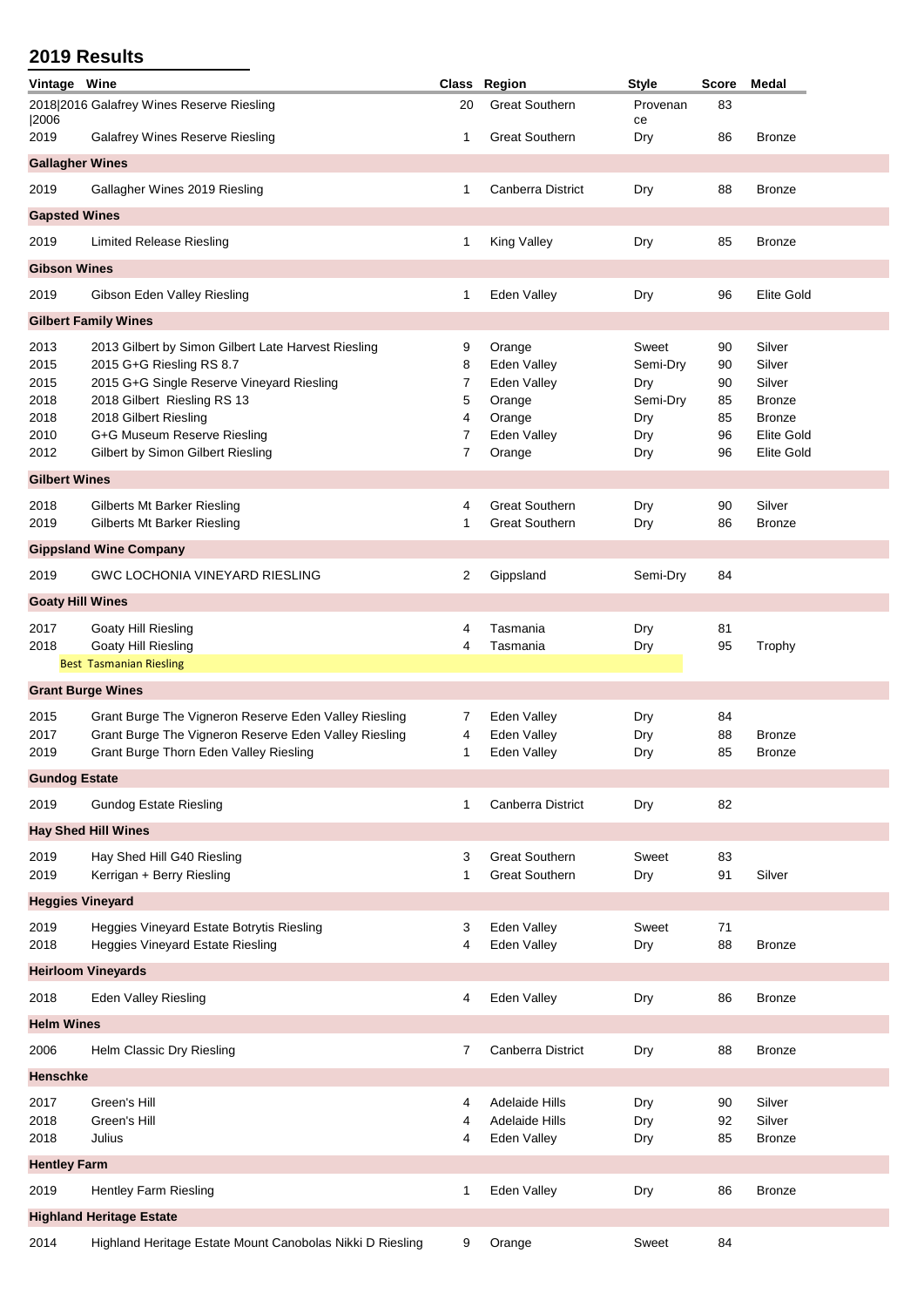| Vintage                 | Wine                                                  |                | Class Region           | <b>Style</b> | Score | Medal             |
|-------------------------|-------------------------------------------------------|----------------|------------------------|--------------|-------|-------------------|
| 2019                    | <b>Highland Heritage Estate Riesling</b>              | 1              | Orange                 | Dry          | 95    | Gold              |
|                         | <b>Hoggies Estate Wines</b>                           |                |                        |              |       |                   |
| 2016                    | Hoggies Estate 2016 Limestone Coast Riesling          | 4              | <b>Limestone Coast</b> | Dry          | 00    | <b>WD</b>         |
|                         | <b>Howard Park Wines</b>                              |                |                        |              |       |                   |
|                         |                                                       |                |                        |              |       |                   |
| 2018                    | Howard Park Flint Rock Riesling                       | 4              | <b>Great Southern</b>  | Dry          | 95    | Gold              |
| 2018                    | Howard Park Mount Barker Riesling                     | 4              | <b>Great Southern</b>  | Dry          | 90    | Silver            |
| 2018                    | Howard Park Porongurup Riesling                       | 4              | <b>Great Southern</b>  | Dry          | 96    | Elite Gold        |
| 2018                    | MadFish Gold Turtle Riesling                          | 4              | <b>Great Southern</b>  | Dry          | 95    | Gold              |
|                         | <b>Jack Rabbit Vineyard</b>                           |                |                        |              |       |                   |
| 2018                    | Jack Rabbit Riesling                                  | 4              | Geelong                | Dry          | 79    |                   |
|                         | <b>Jacob's Creek Wines</b>                            |                |                        |              |       |                   |
| 2018                    | Jacob's Creek Barossa Signature Riesling              | 4              | <b>Barossa</b>         | Dry          | 96    | <b>Elite Gold</b> |
| 2019                    | Jacob's Creek Classic Riesling                        | 1              | Various                | Dry          | 90    | Silver            |
|                         |                                                       | 4              |                        |              | 96    | Elite Gold        |
| 2018                    | Jacob's Creek Steingarten Riesling                    |                | Eden Valley            | Dry          |       |                   |
|                         | <b>Jaeschkes Hill River Clare Estate</b>              |                |                        |              |       |                   |
| 2015                    | Jaeschkes Hill River Clare Estate Riesling            | 7              | Clare Valley           | Dry          | 96    | Elite Gold        |
| 2016                    | Jaeschkes Hill River Clare Estate Riesling            | 4              | Clare Valley           | Dry          | 91    | Silver            |
| 2017                    | Jaeschkes Hill River Clare Estate Riesling            | 4              | Clare Valley           | Dry          | 85    | <b>Bronze</b>     |
| 2018                    | Jaeschkes Hill River Clare Estate Riesling            | 4              | Clare Valley           | Dry          | 95    | Gold              |
| <b>Jim Barry Wines</b>  |                                                       |                |                        |              |       |                   |
| 2018                    | Florita                                               | 4              | Clare Valley           | Dry          | 87    | Bronze            |
| 2012                    | Lodge Hill                                            | 7              | Clare Valley           | Dry          | 91    | Silver            |
| 2019                    | Lodge Hill                                            | 1              | <b>Clare Valley</b>    | Dry          | 87    | <b>Bronze</b>     |
| 2013                    | Spring Farm Block                                     | 7              | Clare Valley           | Dry          | 91    | Silver            |
| 2013                    | Spring farm Block 114                                 | 7              | <b>Clare Valley</b>    |              | 90    | Silver            |
|                         |                                                       |                |                        | Dry          |       |                   |
|                         | <b>John Gehrig Wines</b>                              |                |                        |              |       |                   |
| 2018                    | John Gehrig Wines 2018 Riesling                       | 5              | King Valley            | Semi-Dry     | 88    | <b>Bronze</b>     |
|                         | <b>John Hughes Wines</b>                              |                |                        |              |       |                   |
| 2019                    | 2019 Rieslingfreak No.3 Clare Valley Riesling         |                | Clare Valley           | Dry          | 83    |                   |
| 2019                    | 2019 Rieslingfreak No.4 Eden Valley Riesling          | 1              | Eden Valley            | Dry          | 90    | Silver            |
| 2019                    | 2019 Rieslingfreak No.5 Clare Valley Off Dry Riesling | 2              | Clare Valley           | Semi-Dry     | 91    | Silver            |
|                         | <b>Josef Chromy Wines</b>                             |                |                        |              |       |                   |
| 2018                    | Josef Chromy Riesling                                 | 4              | Tasmania               | Dry          | 91    | Silver            |
|                         | <b>Kellermeister Wines</b>                            |                |                        |              |       |                   |
| 2019                    | 2019 Kellermeister The Wombat General Hand Picked     | $\mathbf 1$    | Eden Valley            | Dry          | 95    | Gold              |
|                         |                                                       |                |                        |              |       |                   |
| <b>Kilikanoon Wines</b> |                                                       |                |                        |              |       |                   |
| 2012                    | Mort's Block Riesling                                 | 7              | Clare Valley           | Dry          | 95    | Gold              |
| 2011                    | Mort's Reserve Riesling                               | 7              | Clare Valley           | Dry          | 92    | Silver            |
| 2014                    | Mort's Reserve Riesling                               | $\overline{7}$ | <b>Clare Valley</b>    | Dry          | 87    | <b>Bronze</b>     |
| 2015                    | Mort's Reserve Riesling                               | 7              | Clare Valley           | Dry          | 87    | <b>Bronze</b>     |
|                         | 2015 2009 Mort's Reserve Riesling                     | 20             | Clare Valley           | Provenan     | 87    | <b>Bronze</b>     |
| 2005                    |                                                       |                |                        | ce           |       |                   |
| <b>Kirrihill Wines</b>  |                                                       |                |                        |              |       |                   |
| 2019                    | 2019 EB's 'The Settler' Clare Valley Riesling         | 1              | Clare Valley           | Dry          | 80    |                   |
| 2019                    | 2019 Edwards & Stanway, Clare Valley Riesling         | 1              | <b>Clare Valley</b>    | Dry          | 00    | <b>WD</b>         |
| 2019                    | 2019 Gleeson & Co. Watervale Riesling                 | 1              | <b>Clare Valley</b>    | Dry          | 95    | Gold              |
| 2019                    | 2019 Regional Selection Series, Clare Valley Riesling | 1              | <b>Clare Valley</b>    | Dry          | 95    | Gold              |
| <b>Koonowla Wines</b>   |                                                       |                |                        |              |       |                   |
| 2019                    | Koonowla Riesling                                     | 1              | Clare Valley           | Dry          | 87    | <b>Bronze</b>     |
| 2019                    | Koonowla The Ringmaster Riesling                      | 1              | Clare Valley           | Dry          | 88    | Bronze            |
|                         | <b>Koppamurra Wines</b>                               |                |                        |              |       |                   |
|                         |                                                       |                |                        |              |       |                   |
| 2019                    | Koppamurra Riesling                                   | $\mathbf 1$    | Clare Valley           | Dry          | 81    |                   |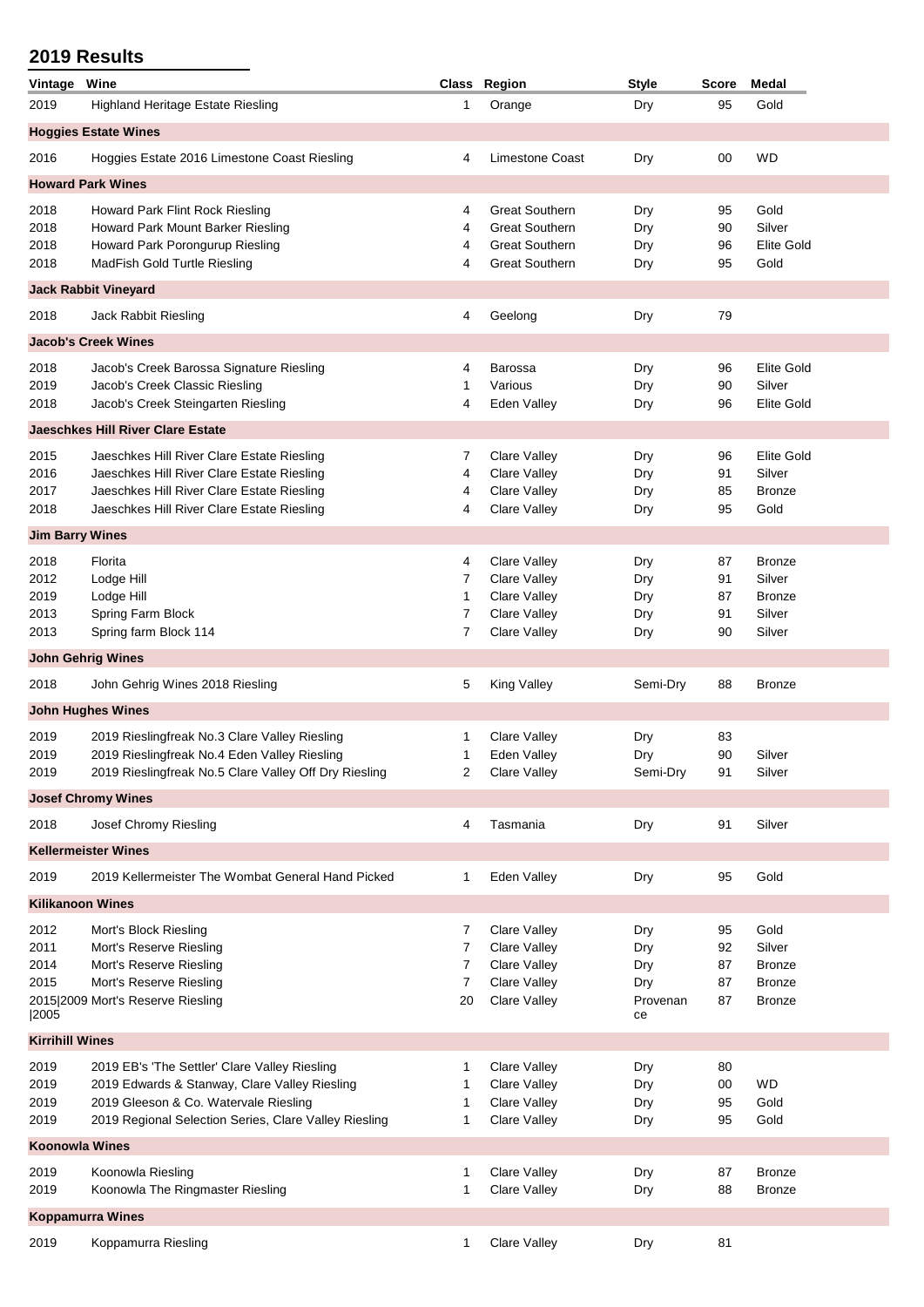| Vintage Wine             |                                                                       |              | Class Region                                   | <b>Style</b>          | Score    | <b>Medal</b>      |  |  |  |
|--------------------------|-----------------------------------------------------------------------|--------------|------------------------------------------------|-----------------------|----------|-------------------|--|--|--|
| La Linea                 |                                                                       |              |                                                |                       |          |                   |  |  |  |
| 2011                     | Vertigo (TRKN' Riesling                                               | 7            | Adelaide Hills                                 | Dry                   | 90       | Silver            |  |  |  |
|                          | <b>Ladbroke Grove Wines</b>                                           |              |                                                |                       |          |                   |  |  |  |
| 2018<br> 2005            | Schoolhouse Riesling<br>2018 2010 Schoolhouse Riesling                | 4<br>20      | Coonawarra<br>Coonawarra                       | Dry<br>Provenan<br>ce | 83<br>83 |                   |  |  |  |
|                          | <b>Lake George Winery</b>                                             |              |                                                |                       |          |                   |  |  |  |
| 2019                     | Lake George Winery                                                    | 1            | Canberra District                              | Dry                   | 87       | <b>Bronze</b>     |  |  |  |
| <b>Langmeil Winery</b>   |                                                                       |              |                                                |                       |          |                   |  |  |  |
| 2019                     | Wattle Brae Eden Valley Riesling                                      | 1            | Eden Valley                                    | Dry                   | 86       | <b>Bronze</b>     |  |  |  |
|                          | <b>Larry Cherubino Wines</b>                                          |              |                                                |                       |          |                   |  |  |  |
| 2019                     | Ad Hoc 2019 Wallflower Riesling                                       | 1            | <b>Great Southern</b>                          | Dry                   | 81       |                   |  |  |  |
| 2015                     | Cherubino 2015 Porongurup Riesling                                    | 7            | <b>Great Southern</b>                          | Dry                   | 83       |                   |  |  |  |
| 2016                     | Cherubino 2016 Porongurup Riesling                                    | 4            | <b>Great Southern</b>                          | Dry                   | 91       | Silver            |  |  |  |
| 2018                     | Cherubino 2018 Porongurup Riesling                                    | 4            | <b>Great Southern</b>                          | Dry                   | 86       | <b>Bronze</b>     |  |  |  |
| 2019                     | Cherubino 2019 Great Southern Riesling                                | 1            | <b>Great Southern</b>                          | Dry                   | 83       |                   |  |  |  |
| 2019                     | Cherubino 2019 Porongurup Riesling                                    | $\mathbf{1}$ | <b>Great Southern</b>                          | Dry                   | 85       | <b>Bronze</b>     |  |  |  |
| 2019                     | Laissez Faire 2019 Riesling                                           | 1            | <b>Great Southern</b>                          | Dry                   | 87       | <b>Bronze</b>     |  |  |  |
| 2009                     | The Yard 2009 Pannoo Riesling                                         | 8            | <b>Great Southern</b>                          | Semi-Dry              | 88       | <b>Bronze</b>     |  |  |  |
| 2018                     | The Yard 2018 Riversdale Riesling                                     | 4            | <b>Great Southern</b>                          | Dry                   | 83       |                   |  |  |  |
| 2017                     | Uovo 2017 Riesling                                                    | 6            | <b>Great Southern</b>                          | Sweet                 | 88       | <b>Bronze</b>     |  |  |  |
| <b>Leasingham Wines</b>  |                                                                       |              |                                                |                       |          |                   |  |  |  |
| 2014                     | Leasingham Classic Clare Riesling                                     | 7            | Clare Valley                                   | Dry                   | 92       | Silver            |  |  |  |
| 2015                     | Leasingham Classic Clare Riesling                                     | 7            | Clare Valley                                   | Dry                   | 86       | <b>Bronze</b>     |  |  |  |
| 2017                     | Leasingham Classic Clare Riesling                                     | 4            | Clare Valley                                   | Dry                   | 83       |                   |  |  |  |
| 2018                     | Leasingham Classic Clare Riesling                                     | 4            | Clare Valley                                   | Dry                   | 95       | Gold              |  |  |  |
| <b>Lerida Estate</b>     |                                                                       |              |                                                |                       |          |                   |  |  |  |
| 2019<br>2019             | Lerida Estate Cullerin Riesling<br>Lerida Estate Riesling             | 1<br>2       | Canberra District<br>Hilltops                  | Dry<br>Semi-Dry       | 90<br>83 | Silver            |  |  |  |
| <b>Leura Park Estate</b> |                                                                       |              |                                                |                       |          |                   |  |  |  |
| 2019                     | Leura Park Estate Riesling                                            | 1.           | Geelong                                        | Dry                   | 85       | <b>Bronze</b>     |  |  |  |
|                          | <b>Logan Wines Pty Ltd</b>                                            |              |                                                |                       |          |                   |  |  |  |
| 2015                     | Logan Weemala Riesling                                                | 8            | Orange                                         | Semi-Dry              | 92       | Silver            |  |  |  |
| 2018                     | Logan Weemala Riesling                                                | 4            | Orange                                         | Dry                   | 78       |                   |  |  |  |
| <b>Longview Vineyard</b> |                                                                       |              |                                                |                       |          |                   |  |  |  |
| 2018<br>2019             | Longview Epitome Late Harvest Riesling<br>Longview Iron Knob Riesling | 6<br>1       | <b>Adelaide Hills</b><br><b>Adelaide Hills</b> | Sweet<br>Dry          | 96<br>84 | <b>Elite Gold</b> |  |  |  |
| <b>Mapleton Vineyard</b> |                                                                       |              |                                                |                       |          |                   |  |  |  |
| 2018                     | Mapleton 2018 Riesling                                                | 4            | Tasmania                                       | Dry                   | 90       | Silver            |  |  |  |
| <b>Mary's Myth Wines</b> |                                                                       |              |                                                |                       |          |                   |  |  |  |
| 2018                     | Mary's Myth Clare Valley Riesling                                     | 4            | Clare Valley                                   | Dry                   | 80       |                   |  |  |  |
|                          | <b>Matriarch and Rogue</b>                                            |              |                                                |                       |          |                   |  |  |  |
| 2019                     | Dot Watervale Riesling                                                | 1            | Clare Valley                                   | Dry                   | 78       |                   |  |  |  |
|                          | <b>McKellar Ridge Wines</b>                                           |              |                                                |                       |          |                   |  |  |  |
| 2019                     | McKellar Ridge Wines                                                  | 1            | Canberra District                              | Dry                   | 87       | <b>Bronze</b>     |  |  |  |
| <b>Mercuri Estate</b>    |                                                                       |              |                                                |                       |          |                   |  |  |  |
| 2019                     | Settebello Freya and Jules Watervale Riesling                         | 1            | Clare Valley                                   | Dry                   | 85       | <b>Bronze</b>     |  |  |  |
| <b>Millon Wines</b>      |                                                                       |              |                                                |                       |          |                   |  |  |  |
|                          |                                                                       |              |                                                |                       |          |                   |  |  |  |
| 2018<br>2018             | The Impressionist Riesling<br>The Row Riesling                        | 5<br>4       | Eden Valley<br>Eden Valley                     | Semi-Dry<br>Dry       | 82<br>85 | <b>Bronze</b>     |  |  |  |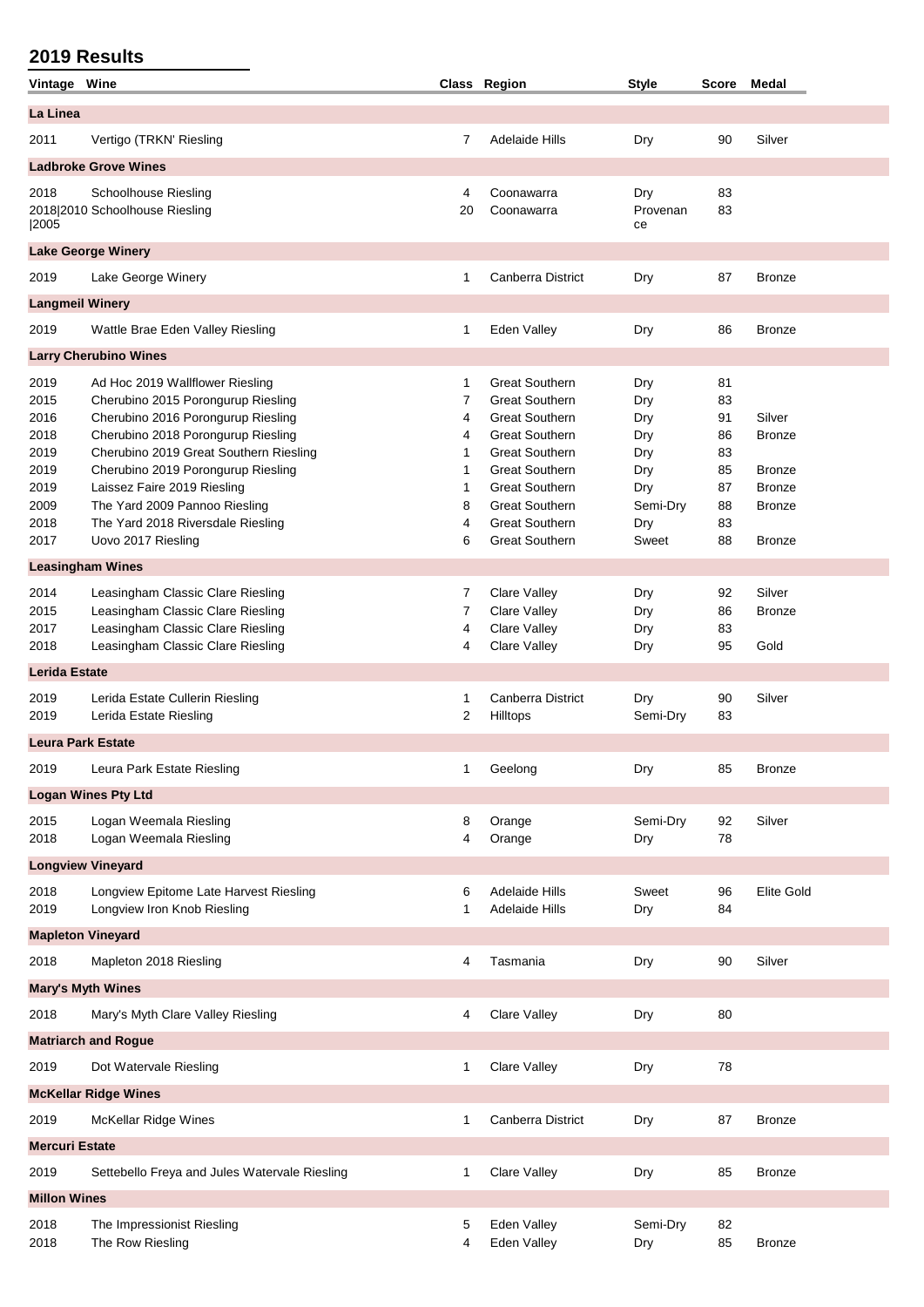| Vintage Wine            |                                                                    |        | Class Region                 | <b>Style</b> | <b>Score</b> | Medal                              |  |  |  |  |  |
|-------------------------|--------------------------------------------------------------------|--------|------------------------------|--------------|--------------|------------------------------------|--|--|--|--|--|
| <b>Mintaro Wines</b>    |                                                                    |        |                              |              |              |                                    |  |  |  |  |  |
| 2016                    | Mintaro Riesling                                                   | 4      | <b>Clare Valley</b>          | Dry          | 84           |                                    |  |  |  |  |  |
| 2017                    | Mintaro Riesling                                                   | 4      | Clare Valley                 | Dry          | 87           | <b>Bronze</b>                      |  |  |  |  |  |
| 2018                    | <b>Mintaro Riesling</b>                                            | 4      | <b>Clare Valley</b>          | Dry          | 78           |                                    |  |  |  |  |  |
| <b>Mitchelton Wines</b> |                                                                    |        |                              |              |              |                                    |  |  |  |  |  |
| 2019                    | <b>Blackwood Park Late Harvest</b>                                 | 3      | Nagambie Lakes               | Sweet        | 88           | <b>Bronze</b>                      |  |  |  |  |  |
| 2019                    | <b>Blackwood Park Riesling</b>                                     | 1      | Nagambie Lakes               | Dry          | 80           |                                    |  |  |  |  |  |
|                         | <b>Moores Hill Estate</b>                                          |        |                              |              |              |                                    |  |  |  |  |  |
| 2018                    | Moores Hill Riesling                                               | 4      | Tasmania                     | Dry          | 79           |                                    |  |  |  |  |  |
| <b>Moothi Estate</b>    |                                                                    |        |                              |              |              |                                    |  |  |  |  |  |
| 2019                    | Moothi Estate Riesling                                             | 1      | Mudgee                       | Dry          | 85           | <b>Bronze</b>                      |  |  |  |  |  |
|                         | <b>Mount Langi Ghiran</b>                                          |        |                              |              |              |                                    |  |  |  |  |  |
| 2018                    | Mount Langi Ghiran Cliff Edge Riesling                             | 4      | Grampians                    | Dry          | 85           | <b>Bronze</b>                      |  |  |  |  |  |
| 2019                    | Mount Langi Ghiran Cliff Edge Riesling                             | 1      | Grampians                    | Dry          | 85           | <b>Bronze</b>                      |  |  |  |  |  |
| 2019                    | Mount Langi Ghiran Talus Riesling                                  | 1      | Grampians                    | Dry          | 85           | <b>Bronze</b>                      |  |  |  |  |  |
|                         | <b>Mount Majura Vineyard</b>                                       |        |                              |              |              |                                    |  |  |  |  |  |
|                         | 2018 2014 Mount Majura Vineyard Riesling                           | 20     | <b>Canberra District</b>     | Provenan     | 92           | Silver                             |  |  |  |  |  |
| 2003                    |                                                                    |        |                              | ce           |              |                                    |  |  |  |  |  |
| 2019                    | Mount Majura Vineyard Riesling                                     | 1      | <b>Canberra District</b>     | Dry          | 92           | Silver                             |  |  |  |  |  |
| <b>Mount Trio</b>       |                                                                    |        |                              |              |              |                                    |  |  |  |  |  |
| 2019                    | Mount Trio Porongurup Riesling                                     | 1      | <b>Great Southern</b>        | Dry          | 92           | Silver                             |  |  |  |  |  |
|                         | <b>Murrumbateman Winery</b>                                        |        |                              |              |              |                                    |  |  |  |  |  |
| 2019                    | Murrumbateman Winery 2019 Kay's Off Dry Riesling                   | 2      | Canberra District            | Semi-Dry     | 91           | Silver                             |  |  |  |  |  |
| 2019                    | Murrumbateman Winery 2019 Riesling                                 | 1      | Canberra District            | Dry          | 82           |                                    |  |  |  |  |  |
| <b>Naked Run Wines</b>  |                                                                    |        |                              |              |              |                                    |  |  |  |  |  |
| 2019                    | Naked Run Per Zweik Riesling                                       | 3      | Clare Valley                 | Sweet        | 84           |                                    |  |  |  |  |  |
| 2019                    | Naked Run The First Riesling                                       | 1      | <b>Clare Valley</b>          | Dry          | 88           | <b>Bronze</b>                      |  |  |  |  |  |
| 2015                    | Place in Time Riesling                                             | 7      | <b>Clare Valley</b>          | Dry          | 90           | Silver                             |  |  |  |  |  |
|                         | <b>O'Leary Walker Wines</b>                                        |        |                              |              |              |                                    |  |  |  |  |  |
| 2017                    | O'Leary Walker Drs' Cut Riesling                                   | 4      | Clare Valley                 | Dry          | 91           | Silver                             |  |  |  |  |  |
| 2019                    | O'Leary Walker Polish Hill River Riesling                          | 1      | Clare Valley                 | Dry          | 83           |                                    |  |  |  |  |  |
| 2018                    | O'Leary Walker Watervale Riesling                                  | 4      | Clare Valley                 | Dry          | 90           | Silver                             |  |  |  |  |  |
| 2019                    | O'Leary Walker Watervale Riesling                                  | 1      | <b>Clare Valley</b>          | Dry          | 85           | <b>Bronze</b>                      |  |  |  |  |  |
| <b>Ottelia</b>          |                                                                    |        |                              |              |              |                                    |  |  |  |  |  |
| 2019                    | 2019 Ottelia Mount Gambier Riesling                                | 1      | <b>Mount Gambier</b>         | Dry          | 83           |                                    |  |  |  |  |  |
| <b>Parish Vineyard</b>  |                                                                    |        |                              |              |              |                                    |  |  |  |  |  |
| 2018                    | Parish Vineyard Riesling                                           | 4      | Tasmania                     | Dry          | 85           | <b>Bronze</b>                      |  |  |  |  |  |
|                         | <b>Patrick of Coonawarra</b>                                       |        |                              |              |              |                                    |  |  |  |  |  |
| 2012                    | Patrick of Coonawarra Aged Riesling                                | 7      | Coonawarra                   | Dry          | 93           | Silver                             |  |  |  |  |  |
| 2014                    | Patrick of Coonawarra Aged Riesling                                | 7      | Coonawarra                   | Dry          | 90           | Silver                             |  |  |  |  |  |
| 2019                    | Patrick of Coonawarra Estate Riesling                              | 1      | Coonawarra                   | Dry          | 82           |                                    |  |  |  |  |  |
| <b>Paulett Wines</b>    |                                                                    |        |                              |              |              |                                    |  |  |  |  |  |
| 2017                    | Antonina Riesling                                                  | 4      | Clare Valley                 | Dry          | 80           |                                    |  |  |  |  |  |
| 2012                    | Polish Hill River Clare Valley Aged Release Riesling               | 7      | <b>Clare Valley</b>          | Dry          | 90           | Silver                             |  |  |  |  |  |
|                         | 2019 2013 Polish Hill River Clare Valley Aged Release Riesling     | 20     | <b>Clare Valley</b>          | Provenan     | 87           | <b>Bronze</b>                      |  |  |  |  |  |
| 2005<br>2019            | Polish Hill River Clare Valley Riesling                            | 1      | Clare Valley                 | ce<br>Dry    | 78           |                                    |  |  |  |  |  |
|                         |                                                                    |        |                              |              |              |                                    |  |  |  |  |  |
| <b>Penna Lane Wines</b> |                                                                    |        |                              |              |              |                                    |  |  |  |  |  |
| 2019<br>2019            | Penna Lane Skilly Valley Riesling<br>Penna lane Watrevale Riesling | 1<br>1 | Clare Valley<br>Clare Valley | Dry<br>Dry   | 96<br>89     | <b>Elite Gold</b><br><b>Bronze</b> |  |  |  |  |  |
|                         |                                                                    |        |                              |              |              |                                    |  |  |  |  |  |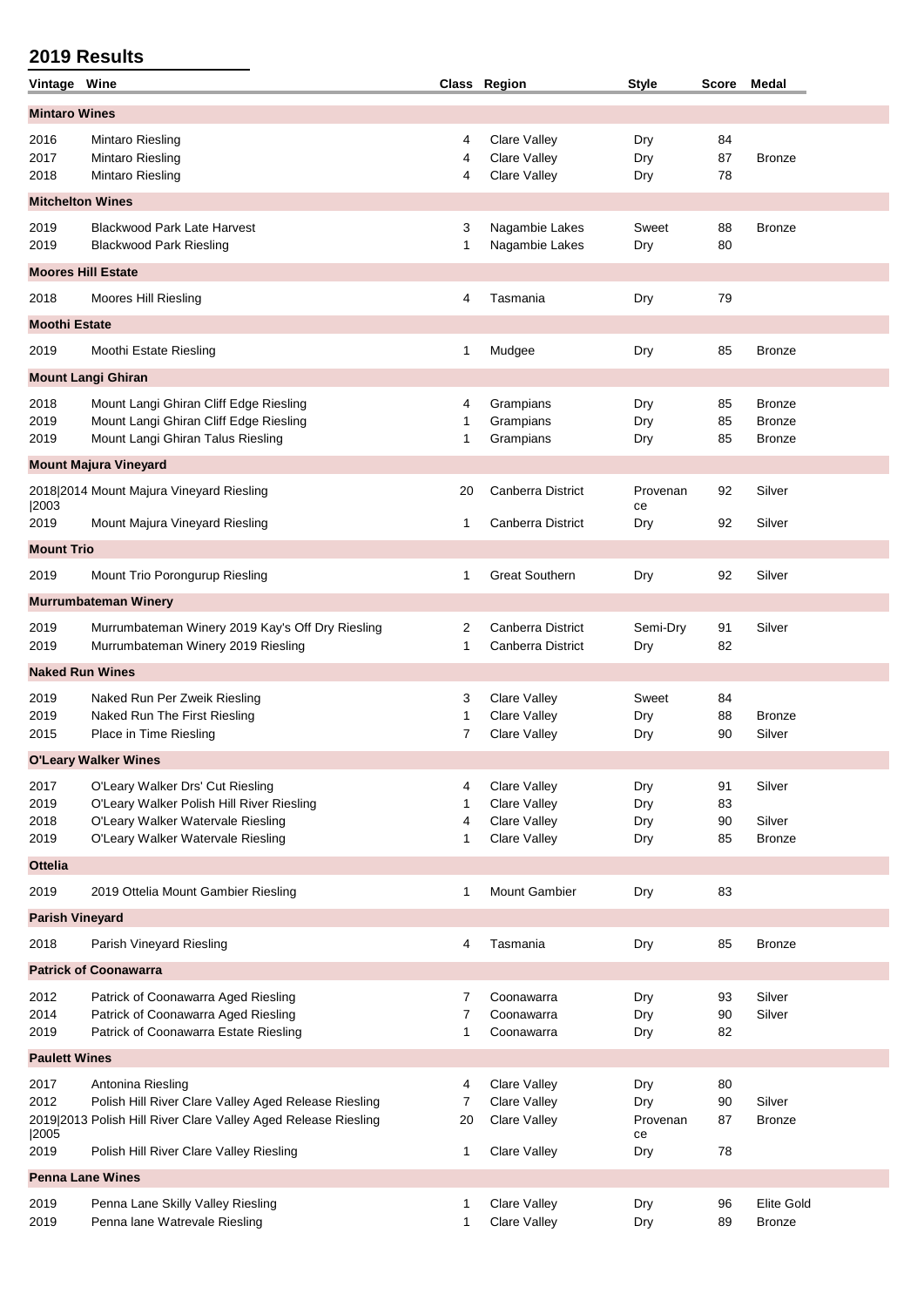| <b>Pepper Tree Wines</b><br>Silver<br>Pepper Tree Limited Release Orange Riesling<br>Orange<br>90<br>Dry<br>1<br>Pepper Tree 'Stone Mountain' Single Vineyard Orange Riesling<br>Silver<br>Orange<br>90<br>1<br>Dry<br><b>Peter Lehmann Wines</b><br>Hill & Valley Riesling<br>Eden Valley<br>Gold<br>2019<br>1<br>Dry<br>95<br>Eden Valley<br><b>Portrait Rielsing</b><br>95<br>Gold<br>4<br>Dry<br>Wigan Riesling<br>Eden Valley<br>7<br>Dry<br>83<br>Wigan Riesling<br>Silver<br>Eden Valley<br>90<br>7<br>Dry<br>Wigan Riesling<br>Eden Valley<br>88<br>1<br>Dry<br><b>Bronze</b><br><b>Peter Thompson Wines</b><br>Peter Thomspon Wines Riesling<br><b>Mount Gambier</b><br>83<br>1<br>Dry<br><b>Pewsey Vale Vineyard</b><br>Pewsey Vale Vineyard 1961 Block Riesling<br>Eden Valley<br>Silver<br>2018<br>Dry<br>90<br>4<br>Pewsey Vale Vineyard Riesling<br>Eden Valley<br>87<br>2018<br>4<br>Dry<br><b>Bronze</b><br>Pewsey Vale Vineyard Riesling<br>Eden Valley<br>83<br>Dry<br>1<br>Pewsey Vale Vineyard The Contours Riesling<br>7<br>Eden Valley<br>Dry<br>88<br><b>Bronze</b><br><b>Pialligo Estate</b><br>Pialligo estate Riesling<br>Canberra District<br>83<br>2019<br>1<br>Dry<br><b>Pike &amp; Joyce Wines</b><br>2019<br>Pike & Joyce Cedar Riesling<br><b>Adelaide Hills</b><br>91<br>Silver<br>1<br>Dry<br><b>Pikes Wines</b><br>Silver<br><b>Pikes Merle Riesling</b><br><b>Clare Valley</b><br>91<br>Dry<br>1<br>Pikes Traditionale Riesling<br>Clare Valley<br>90<br>Silver<br>1<br>Dry<br><b>Pinnacle Drinks</b><br>Baily & Baily Folio Clare Valley Riesling<br>Clare Valley<br>Dry<br>88<br><b>Bronze</b><br>4<br>Cat Amongst the Pigeons Eden Valley Riesling<br>Eden Valley<br>90<br>Silver<br>Dry<br>1<br>Cat Amongst the Pigeons Fat Cat Eden Valley Riesling<br>Eden Valley<br>Dry<br>87<br><b>Bronze</b><br>1<br>No.53 Clare Valley Riesling<br><b>Clare Valley</b><br>Dry<br>86<br><b>Bronze</b><br>4<br>Tolley Clare Valley Riesling<br>Clare Valley<br>4<br>Dry<br>87<br>Bronze<br><b>Pioneer Road</b><br><b>Pioneer Road Riesling</b><br><b>Clare Valley</b><br>Dry<br>84<br>1<br><b>Plan B! Wines</b><br><b>Great Southern</b><br>Gold<br>PLAN B! Dr Riesling<br>Dry<br>95<br>1<br>PLAN B! OD RIESLING<br><b>Great Southern</b><br>Sweet<br>2016<br>85<br>Bronze<br>6<br>PLAN B! OD RIESLING<br><b>Great Southern</b><br>2<br>Semi-Dry<br>90<br>Silver<br><b>Plantagenet Wines</b><br><b>Great Southern</b><br>Plantagenet 'Angevin' Riesling<br>Dry<br>85<br><b>Bronze</b><br>2019<br>1<br><b>Poacher's Ridge</b><br><b>Great Southern</b><br>83<br>Poacher's Ridge Terrior Driven Riesling<br>Dry<br>2019<br>1<br><b>Poachers Vineyard</b><br>Poachers Riesling<br>Canberra District<br>Dry<br>83<br>1<br><b>Ravensworth Wines</b><br>Canberra District<br>Ravensworth Riesling<br>Dry<br>89<br>1<br><b>Bronze</b><br><b>Reillys Wines</b><br>Reillys Museum Release Watervale Riesling<br>Gold<br><b>Clare Valley</b><br>Dry<br>95<br>4<br>Clare Valley<br>Reillys Watervale Riesling<br>Dry<br>96<br>4<br>Reillys Watervale Riesling<br>Clare Valley<br>95<br>Gold<br>Dry<br>1<br><b>Rhythm Stick Wines</b><br>Rhythm Stick Wines - Red Robin Riesling<br>Clare Valley<br>Dry<br>2014<br>7<br>96<br>4 | Vintage Wine |                                         | Class Region        | <b>Style</b> | <b>Score</b> | <b>Medal</b> |
|-------------------------------------------------------------------------------------------------------------------------------------------------------------------------------------------------------------------------------------------------------------------------------------------------------------------------------------------------------------------------------------------------------------------------------------------------------------------------------------------------------------------------------------------------------------------------------------------------------------------------------------------------------------------------------------------------------------------------------------------------------------------------------------------------------------------------------------------------------------------------------------------------------------------------------------------------------------------------------------------------------------------------------------------------------------------------------------------------------------------------------------------------------------------------------------------------------------------------------------------------------------------------------------------------------------------------------------------------------------------------------------------------------------------------------------------------------------------------------------------------------------------------------------------------------------------------------------------------------------------------------------------------------------------------------------------------------------------------------------------------------------------------------------------------------------------------------------------------------------------------------------------------------------------------------------------------------------------------------------------------------------------------------------------------------------------------------------------------------------------------------------------------------------------------------------------------------------------------------------------------------------------------------------------------------------------------------------------------------------------------------------------------------------------------------------------------------------------------------------------------------------------------------------------------------------------------------------------------------------------------------------------------------------------------------------------------------------------------------------------------------------------------------------------------------------------------------------------------------------------------------------------------------------------------------------------------------------------------------------------------------------------------------------------------------------------------------------------------------------------------------------------------------------------------------------------------------------------------------------------------|--------------|-----------------------------------------|---------------------|--------------|--------------|--------------|
| <b>Elite Gold</b><br><b>Elite Gold</b>                                                                                                                                                                                                                                                                                                                                                                                                                                                                                                                                                                                                                                                                                                                                                                                                                                                                                                                                                                                                                                                                                                                                                                                                                                                                                                                                                                                                                                                                                                                                                                                                                                                                                                                                                                                                                                                                                                                                                                                                                                                                                                                                                                                                                                                                                                                                                                                                                                                                                                                                                                                                                                                                                                                                                                                                                                                                                                                                                                                                                                                                                                                                                                                                          |              |                                         |                     |              |              |              |
|                                                                                                                                                                                                                                                                                                                                                                                                                                                                                                                                                                                                                                                                                                                                                                                                                                                                                                                                                                                                                                                                                                                                                                                                                                                                                                                                                                                                                                                                                                                                                                                                                                                                                                                                                                                                                                                                                                                                                                                                                                                                                                                                                                                                                                                                                                                                                                                                                                                                                                                                                                                                                                                                                                                                                                                                                                                                                                                                                                                                                                                                                                                                                                                                                                                 | 2019         |                                         |                     |              |              |              |
|                                                                                                                                                                                                                                                                                                                                                                                                                                                                                                                                                                                                                                                                                                                                                                                                                                                                                                                                                                                                                                                                                                                                                                                                                                                                                                                                                                                                                                                                                                                                                                                                                                                                                                                                                                                                                                                                                                                                                                                                                                                                                                                                                                                                                                                                                                                                                                                                                                                                                                                                                                                                                                                                                                                                                                                                                                                                                                                                                                                                                                                                                                                                                                                                                                                 | 2019         |                                         |                     |              |              |              |
|                                                                                                                                                                                                                                                                                                                                                                                                                                                                                                                                                                                                                                                                                                                                                                                                                                                                                                                                                                                                                                                                                                                                                                                                                                                                                                                                                                                                                                                                                                                                                                                                                                                                                                                                                                                                                                                                                                                                                                                                                                                                                                                                                                                                                                                                                                                                                                                                                                                                                                                                                                                                                                                                                                                                                                                                                                                                                                                                                                                                                                                                                                                                                                                                                                                 |              |                                         |                     |              |              |              |
|                                                                                                                                                                                                                                                                                                                                                                                                                                                                                                                                                                                                                                                                                                                                                                                                                                                                                                                                                                                                                                                                                                                                                                                                                                                                                                                                                                                                                                                                                                                                                                                                                                                                                                                                                                                                                                                                                                                                                                                                                                                                                                                                                                                                                                                                                                                                                                                                                                                                                                                                                                                                                                                                                                                                                                                                                                                                                                                                                                                                                                                                                                                                                                                                                                                 |              |                                         |                     |              |              |              |
|                                                                                                                                                                                                                                                                                                                                                                                                                                                                                                                                                                                                                                                                                                                                                                                                                                                                                                                                                                                                                                                                                                                                                                                                                                                                                                                                                                                                                                                                                                                                                                                                                                                                                                                                                                                                                                                                                                                                                                                                                                                                                                                                                                                                                                                                                                                                                                                                                                                                                                                                                                                                                                                                                                                                                                                                                                                                                                                                                                                                                                                                                                                                                                                                                                                 | 2018         |                                         |                     |              |              |              |
|                                                                                                                                                                                                                                                                                                                                                                                                                                                                                                                                                                                                                                                                                                                                                                                                                                                                                                                                                                                                                                                                                                                                                                                                                                                                                                                                                                                                                                                                                                                                                                                                                                                                                                                                                                                                                                                                                                                                                                                                                                                                                                                                                                                                                                                                                                                                                                                                                                                                                                                                                                                                                                                                                                                                                                                                                                                                                                                                                                                                                                                                                                                                                                                                                                                 | 2014         |                                         |                     |              |              |              |
|                                                                                                                                                                                                                                                                                                                                                                                                                                                                                                                                                                                                                                                                                                                                                                                                                                                                                                                                                                                                                                                                                                                                                                                                                                                                                                                                                                                                                                                                                                                                                                                                                                                                                                                                                                                                                                                                                                                                                                                                                                                                                                                                                                                                                                                                                                                                                                                                                                                                                                                                                                                                                                                                                                                                                                                                                                                                                                                                                                                                                                                                                                                                                                                                                                                 | 2015         |                                         |                     |              |              |              |
|                                                                                                                                                                                                                                                                                                                                                                                                                                                                                                                                                                                                                                                                                                                                                                                                                                                                                                                                                                                                                                                                                                                                                                                                                                                                                                                                                                                                                                                                                                                                                                                                                                                                                                                                                                                                                                                                                                                                                                                                                                                                                                                                                                                                                                                                                                                                                                                                                                                                                                                                                                                                                                                                                                                                                                                                                                                                                                                                                                                                                                                                                                                                                                                                                                                 | 2019         |                                         |                     |              |              |              |
|                                                                                                                                                                                                                                                                                                                                                                                                                                                                                                                                                                                                                                                                                                                                                                                                                                                                                                                                                                                                                                                                                                                                                                                                                                                                                                                                                                                                                                                                                                                                                                                                                                                                                                                                                                                                                                                                                                                                                                                                                                                                                                                                                                                                                                                                                                                                                                                                                                                                                                                                                                                                                                                                                                                                                                                                                                                                                                                                                                                                                                                                                                                                                                                                                                                 |              |                                         |                     |              |              |              |
|                                                                                                                                                                                                                                                                                                                                                                                                                                                                                                                                                                                                                                                                                                                                                                                                                                                                                                                                                                                                                                                                                                                                                                                                                                                                                                                                                                                                                                                                                                                                                                                                                                                                                                                                                                                                                                                                                                                                                                                                                                                                                                                                                                                                                                                                                                                                                                                                                                                                                                                                                                                                                                                                                                                                                                                                                                                                                                                                                                                                                                                                                                                                                                                                                                                 | 2019         |                                         |                     |              |              |              |
|                                                                                                                                                                                                                                                                                                                                                                                                                                                                                                                                                                                                                                                                                                                                                                                                                                                                                                                                                                                                                                                                                                                                                                                                                                                                                                                                                                                                                                                                                                                                                                                                                                                                                                                                                                                                                                                                                                                                                                                                                                                                                                                                                                                                                                                                                                                                                                                                                                                                                                                                                                                                                                                                                                                                                                                                                                                                                                                                                                                                                                                                                                                                                                                                                                                 |              |                                         |                     |              |              |              |
|                                                                                                                                                                                                                                                                                                                                                                                                                                                                                                                                                                                                                                                                                                                                                                                                                                                                                                                                                                                                                                                                                                                                                                                                                                                                                                                                                                                                                                                                                                                                                                                                                                                                                                                                                                                                                                                                                                                                                                                                                                                                                                                                                                                                                                                                                                                                                                                                                                                                                                                                                                                                                                                                                                                                                                                                                                                                                                                                                                                                                                                                                                                                                                                                                                                 |              |                                         |                     |              |              |              |
|                                                                                                                                                                                                                                                                                                                                                                                                                                                                                                                                                                                                                                                                                                                                                                                                                                                                                                                                                                                                                                                                                                                                                                                                                                                                                                                                                                                                                                                                                                                                                                                                                                                                                                                                                                                                                                                                                                                                                                                                                                                                                                                                                                                                                                                                                                                                                                                                                                                                                                                                                                                                                                                                                                                                                                                                                                                                                                                                                                                                                                                                                                                                                                                                                                                 |              |                                         |                     |              |              |              |
|                                                                                                                                                                                                                                                                                                                                                                                                                                                                                                                                                                                                                                                                                                                                                                                                                                                                                                                                                                                                                                                                                                                                                                                                                                                                                                                                                                                                                                                                                                                                                                                                                                                                                                                                                                                                                                                                                                                                                                                                                                                                                                                                                                                                                                                                                                                                                                                                                                                                                                                                                                                                                                                                                                                                                                                                                                                                                                                                                                                                                                                                                                                                                                                                                                                 | 2019         |                                         |                     |              |              |              |
|                                                                                                                                                                                                                                                                                                                                                                                                                                                                                                                                                                                                                                                                                                                                                                                                                                                                                                                                                                                                                                                                                                                                                                                                                                                                                                                                                                                                                                                                                                                                                                                                                                                                                                                                                                                                                                                                                                                                                                                                                                                                                                                                                                                                                                                                                                                                                                                                                                                                                                                                                                                                                                                                                                                                                                                                                                                                                                                                                                                                                                                                                                                                                                                                                                                 | 2014         |                                         |                     |              |              |              |
|                                                                                                                                                                                                                                                                                                                                                                                                                                                                                                                                                                                                                                                                                                                                                                                                                                                                                                                                                                                                                                                                                                                                                                                                                                                                                                                                                                                                                                                                                                                                                                                                                                                                                                                                                                                                                                                                                                                                                                                                                                                                                                                                                                                                                                                                                                                                                                                                                                                                                                                                                                                                                                                                                                                                                                                                                                                                                                                                                                                                                                                                                                                                                                                                                                                 |              |                                         |                     |              |              |              |
|                                                                                                                                                                                                                                                                                                                                                                                                                                                                                                                                                                                                                                                                                                                                                                                                                                                                                                                                                                                                                                                                                                                                                                                                                                                                                                                                                                                                                                                                                                                                                                                                                                                                                                                                                                                                                                                                                                                                                                                                                                                                                                                                                                                                                                                                                                                                                                                                                                                                                                                                                                                                                                                                                                                                                                                                                                                                                                                                                                                                                                                                                                                                                                                                                                                 |              |                                         |                     |              |              |              |
|                                                                                                                                                                                                                                                                                                                                                                                                                                                                                                                                                                                                                                                                                                                                                                                                                                                                                                                                                                                                                                                                                                                                                                                                                                                                                                                                                                                                                                                                                                                                                                                                                                                                                                                                                                                                                                                                                                                                                                                                                                                                                                                                                                                                                                                                                                                                                                                                                                                                                                                                                                                                                                                                                                                                                                                                                                                                                                                                                                                                                                                                                                                                                                                                                                                 |              |                                         |                     |              |              |              |
|                                                                                                                                                                                                                                                                                                                                                                                                                                                                                                                                                                                                                                                                                                                                                                                                                                                                                                                                                                                                                                                                                                                                                                                                                                                                                                                                                                                                                                                                                                                                                                                                                                                                                                                                                                                                                                                                                                                                                                                                                                                                                                                                                                                                                                                                                                                                                                                                                                                                                                                                                                                                                                                                                                                                                                                                                                                                                                                                                                                                                                                                                                                                                                                                                                                 |              |                                         |                     |              |              |              |
|                                                                                                                                                                                                                                                                                                                                                                                                                                                                                                                                                                                                                                                                                                                                                                                                                                                                                                                                                                                                                                                                                                                                                                                                                                                                                                                                                                                                                                                                                                                                                                                                                                                                                                                                                                                                                                                                                                                                                                                                                                                                                                                                                                                                                                                                                                                                                                                                                                                                                                                                                                                                                                                                                                                                                                                                                                                                                                                                                                                                                                                                                                                                                                                                                                                 |              |                                         |                     |              |              |              |
|                                                                                                                                                                                                                                                                                                                                                                                                                                                                                                                                                                                                                                                                                                                                                                                                                                                                                                                                                                                                                                                                                                                                                                                                                                                                                                                                                                                                                                                                                                                                                                                                                                                                                                                                                                                                                                                                                                                                                                                                                                                                                                                                                                                                                                                                                                                                                                                                                                                                                                                                                                                                                                                                                                                                                                                                                                                                                                                                                                                                                                                                                                                                                                                                                                                 |              |                                         |                     |              |              |              |
|                                                                                                                                                                                                                                                                                                                                                                                                                                                                                                                                                                                                                                                                                                                                                                                                                                                                                                                                                                                                                                                                                                                                                                                                                                                                                                                                                                                                                                                                                                                                                                                                                                                                                                                                                                                                                                                                                                                                                                                                                                                                                                                                                                                                                                                                                                                                                                                                                                                                                                                                                                                                                                                                                                                                                                                                                                                                                                                                                                                                                                                                                                                                                                                                                                                 | 2019         |                                         |                     |              |              |              |
|                                                                                                                                                                                                                                                                                                                                                                                                                                                                                                                                                                                                                                                                                                                                                                                                                                                                                                                                                                                                                                                                                                                                                                                                                                                                                                                                                                                                                                                                                                                                                                                                                                                                                                                                                                                                                                                                                                                                                                                                                                                                                                                                                                                                                                                                                                                                                                                                                                                                                                                                                                                                                                                                                                                                                                                                                                                                                                                                                                                                                                                                                                                                                                                                                                                 | 2019         |                                         |                     |              |              |              |
|                                                                                                                                                                                                                                                                                                                                                                                                                                                                                                                                                                                                                                                                                                                                                                                                                                                                                                                                                                                                                                                                                                                                                                                                                                                                                                                                                                                                                                                                                                                                                                                                                                                                                                                                                                                                                                                                                                                                                                                                                                                                                                                                                                                                                                                                                                                                                                                                                                                                                                                                                                                                                                                                                                                                                                                                                                                                                                                                                                                                                                                                                                                                                                                                                                                 |              |                                         |                     |              |              |              |
|                                                                                                                                                                                                                                                                                                                                                                                                                                                                                                                                                                                                                                                                                                                                                                                                                                                                                                                                                                                                                                                                                                                                                                                                                                                                                                                                                                                                                                                                                                                                                                                                                                                                                                                                                                                                                                                                                                                                                                                                                                                                                                                                                                                                                                                                                                                                                                                                                                                                                                                                                                                                                                                                                                                                                                                                                                                                                                                                                                                                                                                                                                                                                                                                                                                 | 2018         |                                         |                     |              |              |              |
|                                                                                                                                                                                                                                                                                                                                                                                                                                                                                                                                                                                                                                                                                                                                                                                                                                                                                                                                                                                                                                                                                                                                                                                                                                                                                                                                                                                                                                                                                                                                                                                                                                                                                                                                                                                                                                                                                                                                                                                                                                                                                                                                                                                                                                                                                                                                                                                                                                                                                                                                                                                                                                                                                                                                                                                                                                                                                                                                                                                                                                                                                                                                                                                                                                                 | 2019         |                                         |                     |              |              |              |
|                                                                                                                                                                                                                                                                                                                                                                                                                                                                                                                                                                                                                                                                                                                                                                                                                                                                                                                                                                                                                                                                                                                                                                                                                                                                                                                                                                                                                                                                                                                                                                                                                                                                                                                                                                                                                                                                                                                                                                                                                                                                                                                                                                                                                                                                                                                                                                                                                                                                                                                                                                                                                                                                                                                                                                                                                                                                                                                                                                                                                                                                                                                                                                                                                                                 | 2019         |                                         |                     |              |              |              |
|                                                                                                                                                                                                                                                                                                                                                                                                                                                                                                                                                                                                                                                                                                                                                                                                                                                                                                                                                                                                                                                                                                                                                                                                                                                                                                                                                                                                                                                                                                                                                                                                                                                                                                                                                                                                                                                                                                                                                                                                                                                                                                                                                                                                                                                                                                                                                                                                                                                                                                                                                                                                                                                                                                                                                                                                                                                                                                                                                                                                                                                                                                                                                                                                                                                 | 2018         |                                         |                     |              |              |              |
|                                                                                                                                                                                                                                                                                                                                                                                                                                                                                                                                                                                                                                                                                                                                                                                                                                                                                                                                                                                                                                                                                                                                                                                                                                                                                                                                                                                                                                                                                                                                                                                                                                                                                                                                                                                                                                                                                                                                                                                                                                                                                                                                                                                                                                                                                                                                                                                                                                                                                                                                                                                                                                                                                                                                                                                                                                                                                                                                                                                                                                                                                                                                                                                                                                                 | 2018         |                                         |                     |              |              |              |
|                                                                                                                                                                                                                                                                                                                                                                                                                                                                                                                                                                                                                                                                                                                                                                                                                                                                                                                                                                                                                                                                                                                                                                                                                                                                                                                                                                                                                                                                                                                                                                                                                                                                                                                                                                                                                                                                                                                                                                                                                                                                                                                                                                                                                                                                                                                                                                                                                                                                                                                                                                                                                                                                                                                                                                                                                                                                                                                                                                                                                                                                                                                                                                                                                                                 |              |                                         |                     |              |              |              |
|                                                                                                                                                                                                                                                                                                                                                                                                                                                                                                                                                                                                                                                                                                                                                                                                                                                                                                                                                                                                                                                                                                                                                                                                                                                                                                                                                                                                                                                                                                                                                                                                                                                                                                                                                                                                                                                                                                                                                                                                                                                                                                                                                                                                                                                                                                                                                                                                                                                                                                                                                                                                                                                                                                                                                                                                                                                                                                                                                                                                                                                                                                                                                                                                                                                 | 2019         |                                         |                     |              |              |              |
|                                                                                                                                                                                                                                                                                                                                                                                                                                                                                                                                                                                                                                                                                                                                                                                                                                                                                                                                                                                                                                                                                                                                                                                                                                                                                                                                                                                                                                                                                                                                                                                                                                                                                                                                                                                                                                                                                                                                                                                                                                                                                                                                                                                                                                                                                                                                                                                                                                                                                                                                                                                                                                                                                                                                                                                                                                                                                                                                                                                                                                                                                                                                                                                                                                                 |              |                                         |                     |              |              |              |
|                                                                                                                                                                                                                                                                                                                                                                                                                                                                                                                                                                                                                                                                                                                                                                                                                                                                                                                                                                                                                                                                                                                                                                                                                                                                                                                                                                                                                                                                                                                                                                                                                                                                                                                                                                                                                                                                                                                                                                                                                                                                                                                                                                                                                                                                                                                                                                                                                                                                                                                                                                                                                                                                                                                                                                                                                                                                                                                                                                                                                                                                                                                                                                                                                                                 | 2019         |                                         |                     |              |              |              |
|                                                                                                                                                                                                                                                                                                                                                                                                                                                                                                                                                                                                                                                                                                                                                                                                                                                                                                                                                                                                                                                                                                                                                                                                                                                                                                                                                                                                                                                                                                                                                                                                                                                                                                                                                                                                                                                                                                                                                                                                                                                                                                                                                                                                                                                                                                                                                                                                                                                                                                                                                                                                                                                                                                                                                                                                                                                                                                                                                                                                                                                                                                                                                                                                                                                 |              |                                         |                     |              |              |              |
|                                                                                                                                                                                                                                                                                                                                                                                                                                                                                                                                                                                                                                                                                                                                                                                                                                                                                                                                                                                                                                                                                                                                                                                                                                                                                                                                                                                                                                                                                                                                                                                                                                                                                                                                                                                                                                                                                                                                                                                                                                                                                                                                                                                                                                                                                                                                                                                                                                                                                                                                                                                                                                                                                                                                                                                                                                                                                                                                                                                                                                                                                                                                                                                                                                                 | 2019         |                                         |                     |              |              |              |
|                                                                                                                                                                                                                                                                                                                                                                                                                                                                                                                                                                                                                                                                                                                                                                                                                                                                                                                                                                                                                                                                                                                                                                                                                                                                                                                                                                                                                                                                                                                                                                                                                                                                                                                                                                                                                                                                                                                                                                                                                                                                                                                                                                                                                                                                                                                                                                                                                                                                                                                                                                                                                                                                                                                                                                                                                                                                                                                                                                                                                                                                                                                                                                                                                                                 |              |                                         |                     |              |              |              |
|                                                                                                                                                                                                                                                                                                                                                                                                                                                                                                                                                                                                                                                                                                                                                                                                                                                                                                                                                                                                                                                                                                                                                                                                                                                                                                                                                                                                                                                                                                                                                                                                                                                                                                                                                                                                                                                                                                                                                                                                                                                                                                                                                                                                                                                                                                                                                                                                                                                                                                                                                                                                                                                                                                                                                                                                                                                                                                                                                                                                                                                                                                                                                                                                                                                 |              |                                         |                     |              |              |              |
|                                                                                                                                                                                                                                                                                                                                                                                                                                                                                                                                                                                                                                                                                                                                                                                                                                                                                                                                                                                                                                                                                                                                                                                                                                                                                                                                                                                                                                                                                                                                                                                                                                                                                                                                                                                                                                                                                                                                                                                                                                                                                                                                                                                                                                                                                                                                                                                                                                                                                                                                                                                                                                                                                                                                                                                                                                                                                                                                                                                                                                                                                                                                                                                                                                                 |              |                                         |                     |              |              |              |
|                                                                                                                                                                                                                                                                                                                                                                                                                                                                                                                                                                                                                                                                                                                                                                                                                                                                                                                                                                                                                                                                                                                                                                                                                                                                                                                                                                                                                                                                                                                                                                                                                                                                                                                                                                                                                                                                                                                                                                                                                                                                                                                                                                                                                                                                                                                                                                                                                                                                                                                                                                                                                                                                                                                                                                                                                                                                                                                                                                                                                                                                                                                                                                                                                                                 |              |                                         |                     |              |              |              |
|                                                                                                                                                                                                                                                                                                                                                                                                                                                                                                                                                                                                                                                                                                                                                                                                                                                                                                                                                                                                                                                                                                                                                                                                                                                                                                                                                                                                                                                                                                                                                                                                                                                                                                                                                                                                                                                                                                                                                                                                                                                                                                                                                                                                                                                                                                                                                                                                                                                                                                                                                                                                                                                                                                                                                                                                                                                                                                                                                                                                                                                                                                                                                                                                                                                 |              |                                         |                     |              |              |              |
|                                                                                                                                                                                                                                                                                                                                                                                                                                                                                                                                                                                                                                                                                                                                                                                                                                                                                                                                                                                                                                                                                                                                                                                                                                                                                                                                                                                                                                                                                                                                                                                                                                                                                                                                                                                                                                                                                                                                                                                                                                                                                                                                                                                                                                                                                                                                                                                                                                                                                                                                                                                                                                                                                                                                                                                                                                                                                                                                                                                                                                                                                                                                                                                                                                                 |              |                                         |                     |              |              |              |
|                                                                                                                                                                                                                                                                                                                                                                                                                                                                                                                                                                                                                                                                                                                                                                                                                                                                                                                                                                                                                                                                                                                                                                                                                                                                                                                                                                                                                                                                                                                                                                                                                                                                                                                                                                                                                                                                                                                                                                                                                                                                                                                                                                                                                                                                                                                                                                                                                                                                                                                                                                                                                                                                                                                                                                                                                                                                                                                                                                                                                                                                                                                                                                                                                                                 | 2019         |                                         |                     |              |              |              |
|                                                                                                                                                                                                                                                                                                                                                                                                                                                                                                                                                                                                                                                                                                                                                                                                                                                                                                                                                                                                                                                                                                                                                                                                                                                                                                                                                                                                                                                                                                                                                                                                                                                                                                                                                                                                                                                                                                                                                                                                                                                                                                                                                                                                                                                                                                                                                                                                                                                                                                                                                                                                                                                                                                                                                                                                                                                                                                                                                                                                                                                                                                                                                                                                                                                 |              |                                         |                     |              |              |              |
|                                                                                                                                                                                                                                                                                                                                                                                                                                                                                                                                                                                                                                                                                                                                                                                                                                                                                                                                                                                                                                                                                                                                                                                                                                                                                                                                                                                                                                                                                                                                                                                                                                                                                                                                                                                                                                                                                                                                                                                                                                                                                                                                                                                                                                                                                                                                                                                                                                                                                                                                                                                                                                                                                                                                                                                                                                                                                                                                                                                                                                                                                                                                                                                                                                                 | 2019         |                                         |                     |              |              |              |
|                                                                                                                                                                                                                                                                                                                                                                                                                                                                                                                                                                                                                                                                                                                                                                                                                                                                                                                                                                                                                                                                                                                                                                                                                                                                                                                                                                                                                                                                                                                                                                                                                                                                                                                                                                                                                                                                                                                                                                                                                                                                                                                                                                                                                                                                                                                                                                                                                                                                                                                                                                                                                                                                                                                                                                                                                                                                                                                                                                                                                                                                                                                                                                                                                                                 |              |                                         |                     |              |              |              |
|                                                                                                                                                                                                                                                                                                                                                                                                                                                                                                                                                                                                                                                                                                                                                                                                                                                                                                                                                                                                                                                                                                                                                                                                                                                                                                                                                                                                                                                                                                                                                                                                                                                                                                                                                                                                                                                                                                                                                                                                                                                                                                                                                                                                                                                                                                                                                                                                                                                                                                                                                                                                                                                                                                                                                                                                                                                                                                                                                                                                                                                                                                                                                                                                                                                 | 2016         |                                         |                     |              |              |              |
|                                                                                                                                                                                                                                                                                                                                                                                                                                                                                                                                                                                                                                                                                                                                                                                                                                                                                                                                                                                                                                                                                                                                                                                                                                                                                                                                                                                                                                                                                                                                                                                                                                                                                                                                                                                                                                                                                                                                                                                                                                                                                                                                                                                                                                                                                                                                                                                                                                                                                                                                                                                                                                                                                                                                                                                                                                                                                                                                                                                                                                                                                                                                                                                                                                                 | 2018         |                                         |                     |              |              |              |
|                                                                                                                                                                                                                                                                                                                                                                                                                                                                                                                                                                                                                                                                                                                                                                                                                                                                                                                                                                                                                                                                                                                                                                                                                                                                                                                                                                                                                                                                                                                                                                                                                                                                                                                                                                                                                                                                                                                                                                                                                                                                                                                                                                                                                                                                                                                                                                                                                                                                                                                                                                                                                                                                                                                                                                                                                                                                                                                                                                                                                                                                                                                                                                                                                                                 | 2019         |                                         |                     |              |              |              |
|                                                                                                                                                                                                                                                                                                                                                                                                                                                                                                                                                                                                                                                                                                                                                                                                                                                                                                                                                                                                                                                                                                                                                                                                                                                                                                                                                                                                                                                                                                                                                                                                                                                                                                                                                                                                                                                                                                                                                                                                                                                                                                                                                                                                                                                                                                                                                                                                                                                                                                                                                                                                                                                                                                                                                                                                                                                                                                                                                                                                                                                                                                                                                                                                                                                 |              |                                         |                     |              |              |              |
|                                                                                                                                                                                                                                                                                                                                                                                                                                                                                                                                                                                                                                                                                                                                                                                                                                                                                                                                                                                                                                                                                                                                                                                                                                                                                                                                                                                                                                                                                                                                                                                                                                                                                                                                                                                                                                                                                                                                                                                                                                                                                                                                                                                                                                                                                                                                                                                                                                                                                                                                                                                                                                                                                                                                                                                                                                                                                                                                                                                                                                                                                                                                                                                                                                                 |              |                                         |                     |              |              |              |
|                                                                                                                                                                                                                                                                                                                                                                                                                                                                                                                                                                                                                                                                                                                                                                                                                                                                                                                                                                                                                                                                                                                                                                                                                                                                                                                                                                                                                                                                                                                                                                                                                                                                                                                                                                                                                                                                                                                                                                                                                                                                                                                                                                                                                                                                                                                                                                                                                                                                                                                                                                                                                                                                                                                                                                                                                                                                                                                                                                                                                                                                                                                                                                                                                                                 | 2018         | Rhythm Stick Wines - Red Robin Riesling | <b>Clare Valley</b> | Dry          | 85           | Bronze       |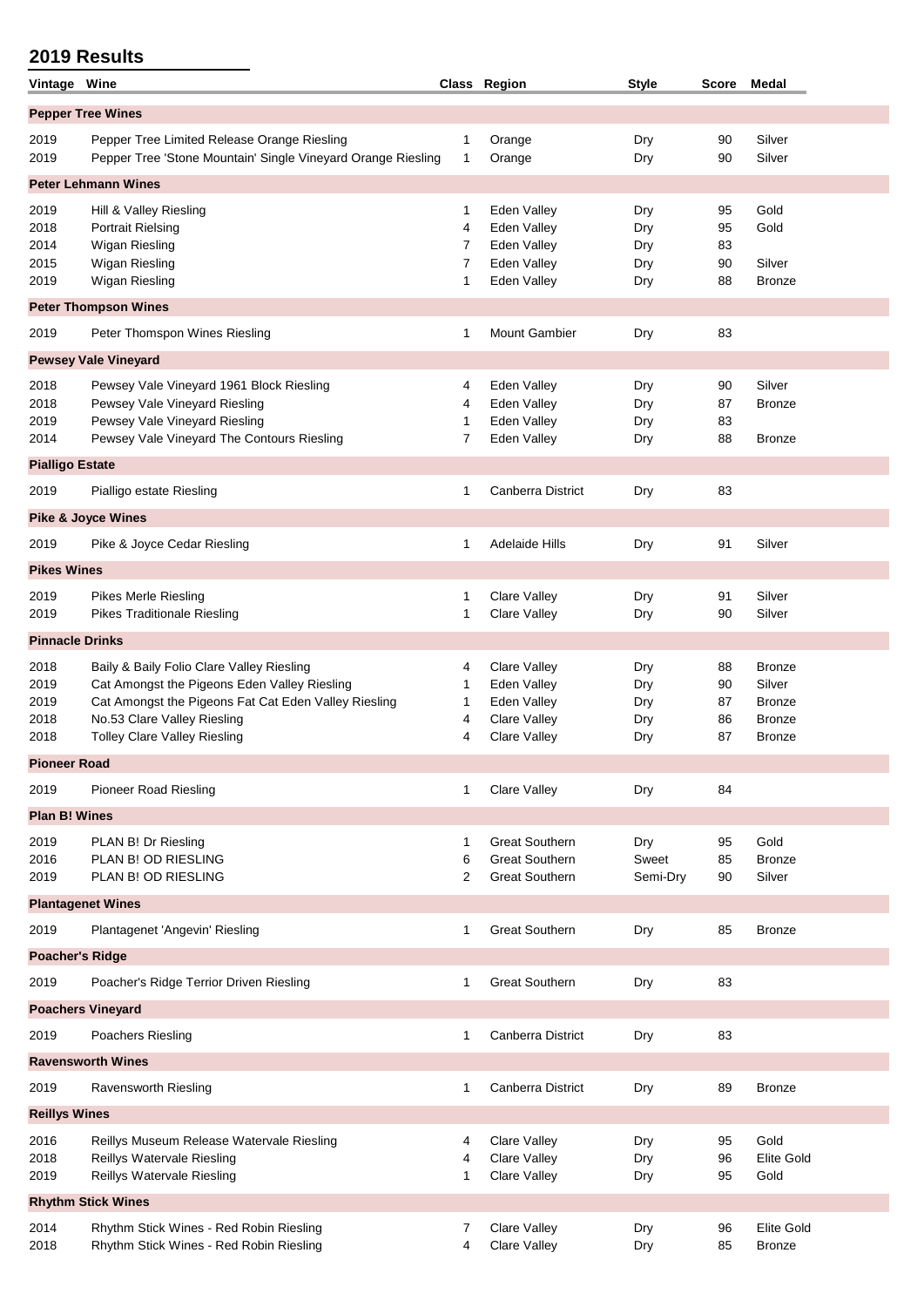| Vintage Wine             |                                                            |        | <b>Class Region</b>          | <b>Style</b> | <b>Score</b> | <b>Medal</b>            |
|--------------------------|------------------------------------------------------------|--------|------------------------------|--------------|--------------|-------------------------|
|                          | <b>Rileys of Eden Valley</b>                               |        |                              |              |              |                         |
| 2019                     | <b>Family Riesling</b>                                     | 1      | Eden Valley                  | Dry          | 84           |                         |
|                          | <b>Risky Business Wines</b>                                |        |                              |              |              |                         |
|                          |                                                            |        |                              |              |              |                         |
| 2019                     | Risky Business 'Luxe' Riesling                             | 2      | <b>Great Southern</b>        | Semi-Dry     | 96           | <b>Elite Gold</b>       |
|                          | <b>Robert Oatley Vineyards</b>                             |        |                              |              |              |                         |
| 2019                     | Robert Oatley Signature Series Great Southern Riesling     | 1      | <b>Great Southern</b>        | Dry          | 87           | <b>Bronze</b>           |
|                          | <b>Robert Stein Winery</b>                                 |        |                              |              |              |                         |
| 2019                     | Robert Stein Dry Riesling                                  | 1      | Mudgee                       | Dry          | 95           | Gold                    |
| 2019                     | Robert Stein Half Dry Riesling                             | 2      | Mudgee                       | Semi-Dry     | 87           | <b>Bronze</b>           |
| 2019                     | Robert Stein Reserve Riesling                              | 1      | Mudgee                       | Dry          | 87           | <b>Bronze</b>           |
| 2008                     | <b>Robert Stein Riesling</b>                               | 7      | Mudgee                       | Dry          | 96           | <b>Elite Gold</b>       |
| 2009                     | <b>Robert Stein Riesling</b>                               | 7      | Mudgee                       | Dry          | 97           | Trophy                  |
|                          | <b>Best Museum Class Riesling</b>                          |        |                              |              |              |                         |
| 2016                     | <b>Robert Stein Riesling</b>                               | 4      | Mudgee                       | Dry          | 95           | Gold                    |
| <b>Sapling Yard</b>      |                                                            |        |                              |              |              |                         |
| 2019                     | Sapling Yard 2019 Bungendore Riesling                      | 1      | <b>Canberra District</b>     | Dry          | 79           |                         |
| <b>Sevenhill Cellars</b> |                                                            |        |                              |              |              |                         |
| 2019                     | Sevenhill Inigo Riesling 2019                              | 1      | Clare Valley                 | Dry          | 85           | <b>Bronze</b>           |
| 2019                     | Sevenhill St Francis Xavier Riesling 2019                  | 1      | Clare Valley                 | Dry          | 88           | <b>Bronze</b>           |
|                          |                                                            |        |                              |              |              |                         |
| <b>Sharmans Wines</b>    |                                                            |        |                              |              |              |                         |
| 2018                     | Sharmans 2018 Riesling                                     | 4      | Tasmania                     | Dry          | 83           |                         |
|                          | <b>Shaw Vineyard Estate</b>                                |        |                              |              |              |                         |
| 2018                     | Shaw Vineyard Estate Riesling                              | 4      | <b>Canberra District</b>     | Dry          | 81           |                         |
| 2018                     | Shaw Vineyard Estate Winemakers Selection Riesling         | 4      | Canberra District            | Dry          | 80           |                         |
| <b>Sholto Wines</b>      |                                                            |        |                              |              |              |                         |
| 2019                     | Sholto Wines Riesling                                      | 1      | Canberra District            | Dry          | 81           |                         |
|                          | <b>Shut the Gate Wines</b>                                 |        |                              |              |              |                         |
|                          |                                                            |        |                              |              |              |                         |
| 2019                     | Shut The Gate For Freedom Polish Hill River Riesling       | 1      | <b>Clare Valley</b>          | Dry          | 82           |                         |
| 2012                     | Shut The Gate For Love Watervale Riesling                  |        | Clare Valley                 | Dry          | 85           | <b>Bronze</b>           |
| 2019                     | Shut The Gate For Love Watervale Riesling                  | 1      | Clare Valley<br>Clare Valley | Dry          | 85           | <b>Bronze</b><br>Silver |
| 2018                     | Shut The Gate Rosie's Patch Riesling                       | 4      |                              | Dry          | 92           |                         |
|                          | <b>Sisters Run Wine Co</b>                                 |        |                              |              |              |                         |
| 2018                     | St Petri's Eden Valley Riesling                            | 4      | Eden Valley                  | Dry          | 87           | <b>Bronze</b>           |
|                          | <b>Skillogalee Wines</b>                                   |        |                              |              |              |                         |
| NV                       | Skillogalee Sparkling Riesling                             | 19     | Clare Valley                 | Specialty    | 87           | <b>Bronze</b>           |
| 2017                     | Skillogalee 'Trevarrick' Single Contour Riesling           | 4      | Clare Valley                 | Dry          | 85           | <b>Bronze</b>           |
|                          | <b>St Anne's Vineyards</b>                                 |        |                              |              |              |                         |
|                          |                                                            |        |                              |              |              |                         |
| 2018                     | St Anne's Myrniong Riesling                                | 4      | Various                      | Dry          | 83           |                         |
| <b>St Hallett Wines</b>  |                                                            |        |                              |              |              |                         |
| 2019                     | St Hallett Eden Valley Riesling                            | 1      | Eden Valley                  | Dry          | 84           |                         |
| <b>St Hugo</b>           |                                                            |        |                              |              |              |                         |
| 2018                     | St Hugo Eden Valley Riesling                               | 4      | Eden Valley                  | Dry          | 87           | <b>Bronze</b>           |
|                          | <b>Stage Door Wine Co</b>                                  |        |                              |              |              |                         |
|                          |                                                            |        |                              |              |              |                         |
| 2019                     | The Green room                                             | 1      | Eden Valley                  | Dry          | 85           | <b>Bronze</b>           |
|                          |                                                            |        |                              |              |              |                         |
|                          | <b>Stone Bridge Wines</b>                                  |        |                              |              |              |                         |
| 2009<br>2017             | Stone Bridge Wines Riesling<br>Stone Bridge Wines Riesling | 7<br>4 | Clare Valley<br>Clare Valley | Dry<br>Dry   | 95<br>88     | Gold<br><b>Bronze</b>   |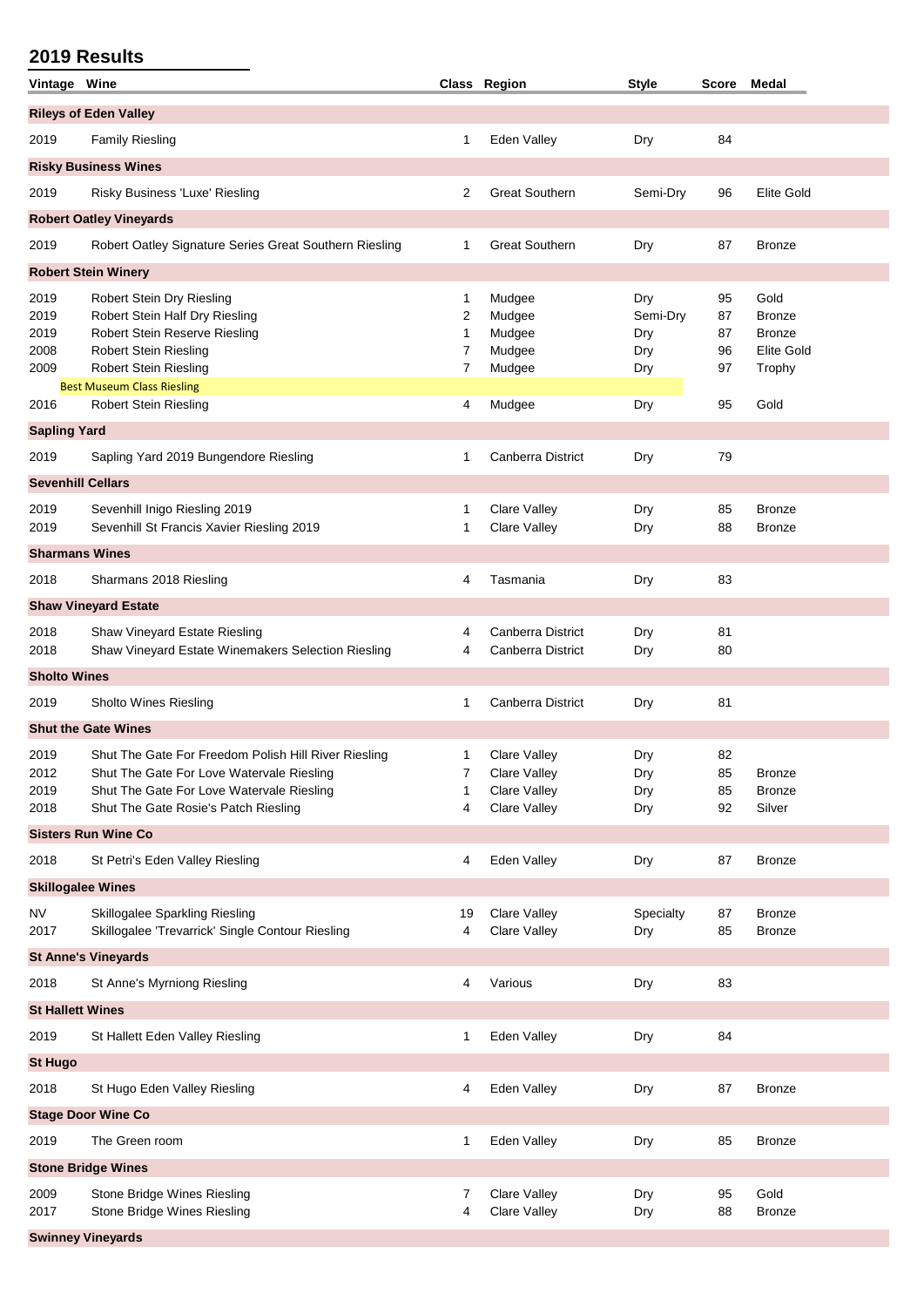| Vintage                | Wine                                     |                | Class Region             | <b>Style</b>   | <b>Score</b> | <b>Medal</b>      |
|------------------------|------------------------------------------|----------------|--------------------------|----------------|--------------|-------------------|
| 2019                   | Swinney Riesling                         | 1              | <b>Great Southern</b>    | Dry            | 83           |                   |
|                        | <b>Tamburlaine Wines</b>                 |                |                          |                |              |                   |
| 2019                   | Tamburlaine 2019 Orange Reserve Riesling | 1              | Orange                   | Dry            | 90           | Silver            |
| 2019                   | Tamburlaine On The Grapevine Riesling    | 1              | Orange                   | Dry            | 96           | <b>Elite Gold</b> |
| Tar & Roses            |                                          |                |                          |                |              |                   |
|                        |                                          |                |                          |                |              |                   |
| 2019                   | Tar & Roses Lewis Riesling               | 1              | Central Victoria         | Dry            | 86           | <b>Bronze</b>     |
| <b>Taylors Wines</b>   |                                          |                |                          |                |              |                   |
| 2019                   | <b>Exquisite Collection Riesling</b>     | 1              | Clare Valley             | Dry            | 86           | <b>Bronze</b>     |
| 2018                   | <b>Reserve Parcel Riesling</b>           | 4              | <b>Clare Valley</b>      | Dry            | 86           | <b>Bronze</b>     |
| 2018                   | St Andrews Riesling                      | 4              | Clare Valley             | Dry            | 87           | <b>Bronze</b>     |
| 2019                   | <b>St Andrews Riesling</b>               | 1              | <b>Clare Valley</b>      | Dry            | 83           |                   |
|                        | <b>Temple Bruer Wines Pty Ltd</b>        |                |                          |                |              |                   |
| 2018                   | Temple Bruer Organic 2018 Riesling       | 4              | Eden Valley              | Dry            | 80           |                   |
| <b>Tertini Wines</b>   |                                          |                |                          |                |              |                   |
| 2016                   | Tertini PCC Riesling 2016                | 4              | Southern Highlands       | Dry            | 83           |                   |
| 2018                   | Tertini PCC Riesling 2018                | 4              | Southern Highlands       | Dry            | 87           | <b>Bronze</b>     |
| 2017                   | Tertini Tasmania Riesling 2017           | 4              | Tasmania                 | Dry            | 85           | <b>Bronze</b>     |
| 2018                   | Tertini Tasmania Riesling 2018           | 4              | Tasmania                 | Dry            | 85           | <b>Bronze</b>     |
| 2018                   | Tertini Yaraandoo Riesling 2018          | 4              | Southern Highlands       | Dry            | 83           |                   |
|                        | The Gurdies Winery                       |                |                          |                |              |                   |
| 2019                   |                                          | 1              |                          |                | 73           |                   |
|                        | 2019 Riesling The Orchid Label           |                | Gippsland                | Dry            |              |                   |
|                        | The Vintner's Daughter                   |                |                          |                |              |                   |
| 2019                   | Riesling 2019                            | 1              | <b>Canberra District</b> | Dry            | 95           | Gold              |
|                        | The Wilson Vineyard                      |                |                          |                |              |                   |
| 2019                   | <b>DJW</b>                               | 1              | Clare Valley             | Dry            | 92           | Silver            |
| 2009                   | Polish Hill River                        | 7              | Clare Valley             | Dry            | 96           | <b>Elite Gold</b> |
| 2019                   | Polish Hill River                        | 1              | Clare Valley             | Dry            | 85           | <b>Bronze</b>     |
|                        | 2019 2014 Polish Hill River              | 20             | Clare Valley             | Provenan       | 87           | <b>Bronze</b>     |
| 2009                   |                                          |                |                          | ce             |              |                   |
| 2019                   | Watervale                                | 1              | Clare Valley             | Dry            | 91           | Silver            |
|                        | The Yalumba Wine Company                 |                |                          |                |              |                   |
| 2019                   | Yalumba Y Series Riesling                | 1              | <b>Barossa</b>           | Dry            | 87           | <b>Bronze</b>     |
|                        | <b>Thorn-Clarke Wines</b>                |                |                          |                |              |                   |
| 2019                   | Sandpiper Riesling                       | $\mathbf{1}$   | Eden Valley              | Dry            | 90           | Silver            |
| <b>Tim Adams Wines</b> |                                          |                |                          |                |              |                   |
| 2006                   | Tim Adams Reserve Riesling               | 7              | Clare Valley             | Dry            | 85           | <b>Bronze</b>     |
| 2019                   | Tim Adams Riesling                       | 1              | Clare Valley             | Dry            | 90           | Silver            |
| 2018                   | Tim Adams Skilly Ridge Riesling          | 4              | Clare Valley             | Dry            | 90           | Silver            |
| <b>Trevelen Farm</b>   |                                          |                |                          |                |              |                   |
|                        |                                          |                |                          |                |              |                   |
| 2018                   | Trevelen Farm Estate Riesling            | 4              | <b>Great Southern</b>    | Dry            | 90           | Silver            |
| 2019                   | Trevelen Farm Estate Riesing             | 1              | <b>Great Southern</b>    | Dry            | 84           |                   |
| 2011                   | <b>Trevelen Farm Riesling</b>            | $\overline{7}$ | <b>Great Southern</b>    | Dry            | 91           | Silver            |
| 2007                   | 2017 2010 Trevelen Farm Riesling         | 20             | <b>Great Southern</b>    | Provenan<br>ce | 83           |                   |
| <b>Vickery Wines</b>   |                                          |                |                          |                |              |                   |
| 2017                   | 2017 Vickery Watervale Reserve Riesling  | 4              | <b>Clare Valley</b>      | Dry            | 86           | <b>Bronze</b>     |
| <b>Vinaceous Wines</b> |                                          |                |                          |                |              |                   |
| 2019                   | Vinaceous Divine Light Riesling          | 1              | <b>Great Southern</b>    | Dry            | 86           | <b>Bronze</b>     |
|                        |                                          |                |                          |                |              |                   |
| <b>Wallaroo Wines</b>  |                                          |                |                          |                |              |                   |
| 2018                   | Wallaroo Wines 2018 Riesling             | 4              | Canberra District        | Dry            | 82           |                   |
| 2019                   | Wallaroo Wines 2019 Riesling             | 1              | Canberra District        | Dry            | 84           |                   |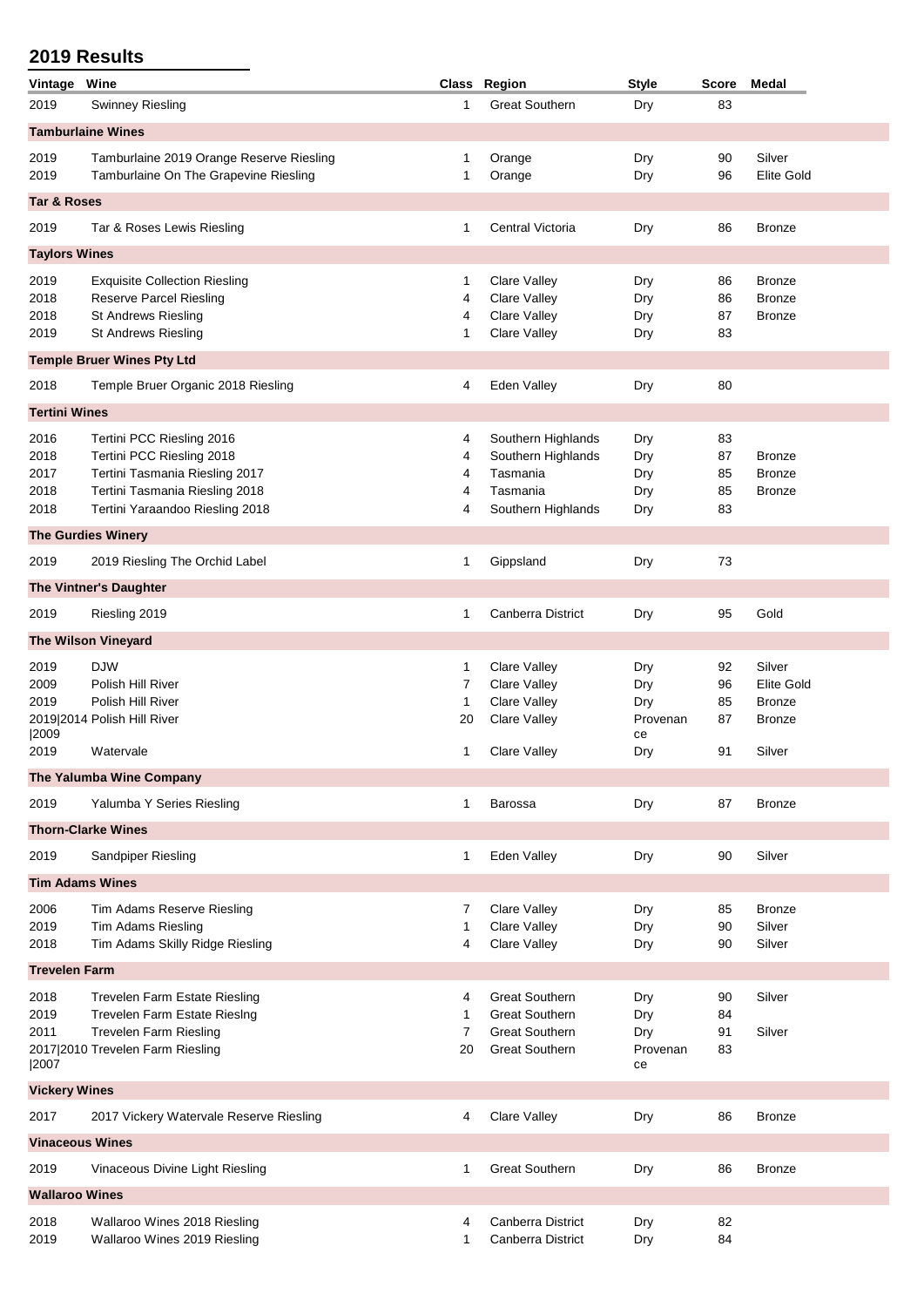| Vintage Wine          |                                                                                                               |        | Class Region                                   | <b>Style</b>    | Score Medal |                   |
|-----------------------|---------------------------------------------------------------------------------------------------------------|--------|------------------------------------------------|-----------------|-------------|-------------------|
|                       | <b>Waterton Hall Wines</b>                                                                                    |        |                                                |                 |             |                   |
| 2018                  | <b>Waterton Hall Riesling</b>                                                                                 | 4      | Tasmania                                       | Dry             | 84          |                   |
|                       | <b>Wellington &amp; Wolfe Wines</b>                                                                           |        |                                                |                 |             |                   |
| 2019                  | Wellington & Wolfe                                                                                            | 1      | Tasmania                                       | Dry             | 79          |                   |
|                       | <b>West Cape Howe Wines</b>                                                                                   |        |                                                |                 |             |                   |
| 2019<br>2019          | West Cape Howe Mount Barker Riesling<br>West Cape Howe Porongurup Riesling<br><b>Best Australian Riesling</b> | 1<br>1 | <b>Great Southern</b><br><b>Great Southern</b> | Dry<br>Dry      | 95<br>96    | Gold<br>Trophy    |
|                       | <b>Whistle and Hope Wines</b>                                                                                 |        |                                                |                 |             |                   |
| 2019                  | Whistle and Hope Riesling                                                                                     | 1      | Goulburn Valley                                | Dry             | 87          | <b>Bronze</b>     |
| Wine by Sam           |                                                                                                               |        |                                                |                 |             |                   |
| 2018                  | The Victorian Riesling                                                                                        | 4      | Strathbogie Ranges                             | Dry             | 91          | Silver            |
|                       | <b>Winter Brook Vineyard</b>                                                                                  |        |                                                |                 |             |                   |
| 2018                  | Winter Brook Vineyard Riesling                                                                                | 5      | Tasmania                                       | Semi-Dry        | 83          |                   |
|                       | <b>Wirra Wirra Vineyards</b>                                                                                  |        |                                                |                 |             |                   |
| 2019                  | Wirra Wirra The Lost Watch Vineyard                                                                           | 1      | <b>Adelaide Hills</b>                          | Dry             | 96          | <b>Elite Gold</b> |
| <b>Xabregas Wines</b> |                                                                                                               |        |                                                |                 |             |                   |
| 2019                  | Xabregas Estate Riesling 2019                                                                                 | 1      | <b>Great Southern</b>                          | Dry             | 90          | Silver            |
| <b>Yarrh Wines</b>    |                                                                                                               |        |                                                |                 |             |                   |
| 2018                  | Yarrh Riesling                                                                                                | 4      | <b>Canberra District</b>                       | Dry             | 83          |                   |
| <b>Z</b> Wines        |                                                                                                               |        |                                                |                 |             |                   |
| 2019<br>2019          | Z Wine [SAUL]<br>Z Wine [XAVE]                                                                                | 1<br>2 | Eden Valley<br>Eden Valley                     | Dry<br>Semi-Dry | 86<br>83    | <b>Bronze</b>     |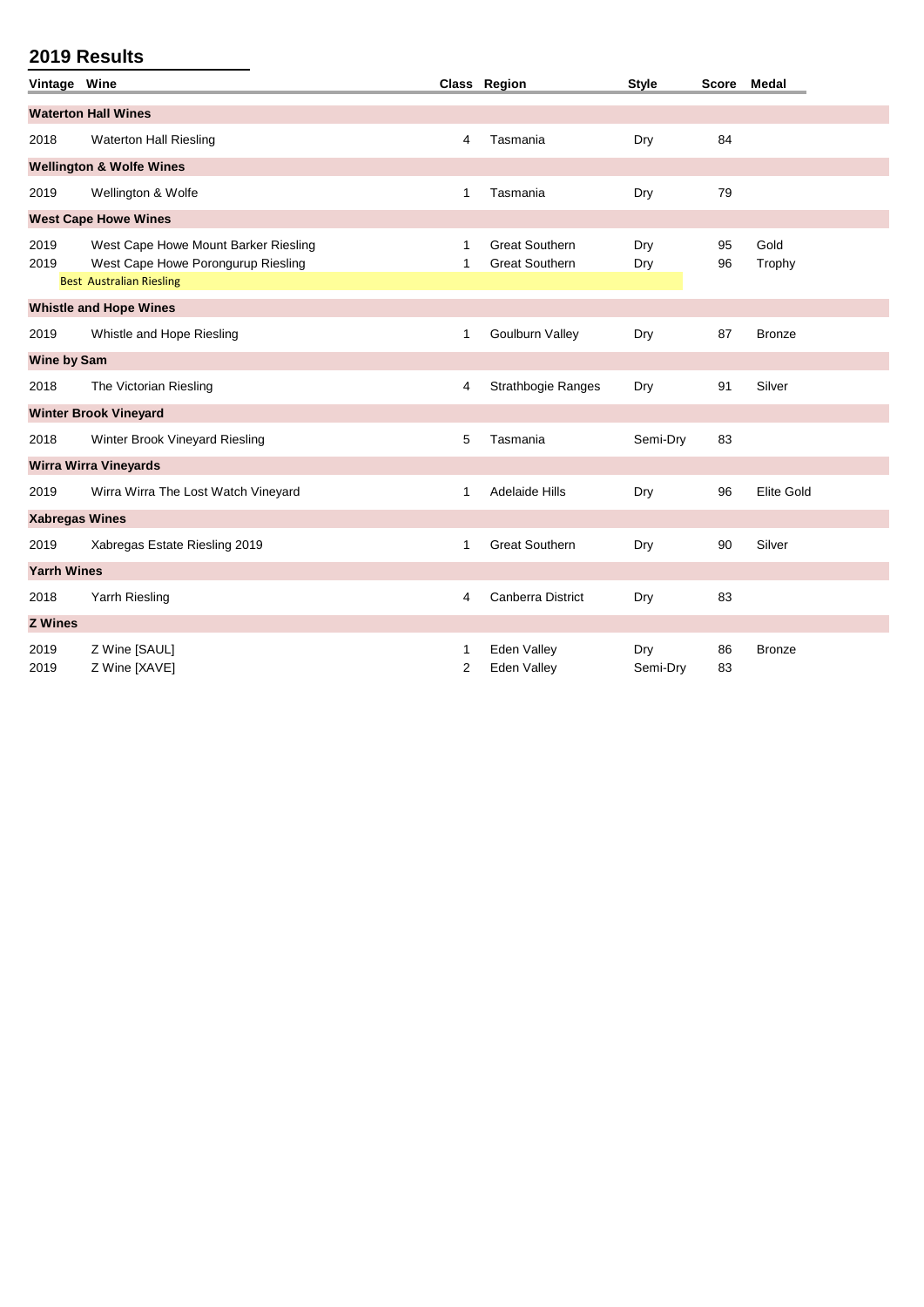| Vintage       | Wine                                                    |    | <b>Class Region</b> | <b>Style</b> | Score | Medal         |
|---------------|---------------------------------------------------------|----|---------------------|--------------|-------|---------------|
| <b>CANADA</b> |                                                         |    |                     |              |       |               |
|               |                                                         |    |                     |              |       |               |
|               | <b>Cedar Creek Estate Winery</b>                        |    |                     |              |       |               |
| 2018          | Cedar Creek Estate Riesling                             | 11 | Okanagan Valley     | Semi-Dry     | 97    | Trophy        |
|               | <b>Best Semi Dry Riesling</b>                           |    |                     |              |       |               |
| 2018          | Platinum Riesling Block 3                               | 11 | Okanagan Valley     | Semi-Dry     | 87    | <b>Bronze</b> |
|               | <b>Mission Hill Family Estate Winery</b>                |    |                     |              |       |               |
| 2018          | Reserve Riesling                                        | 11 | Okanagan Valley     | Semi-Dry     | 85    | <b>Bronze</b> |
| 2016          | Reserve Riesling Icewine                                | 15 | Okanagan Valley     | Sweet        | 96    | Elite Gold    |
| 2017          | Reserve Riesling Icewine                                | 15 | Okanagan Valley     | Sweet        | 96    | Elite Gold    |
| 2017          | Terroir Collection No. 17 Silver Ranch Riesling Icewine | 15 | Okanagan Valley     | Sweet        | 78    |               |
| 2018          | <b>Terroir Collection Simes Vineyard Riesling</b>       | 10 | Okanagan Valley     | Dry          | 83    |               |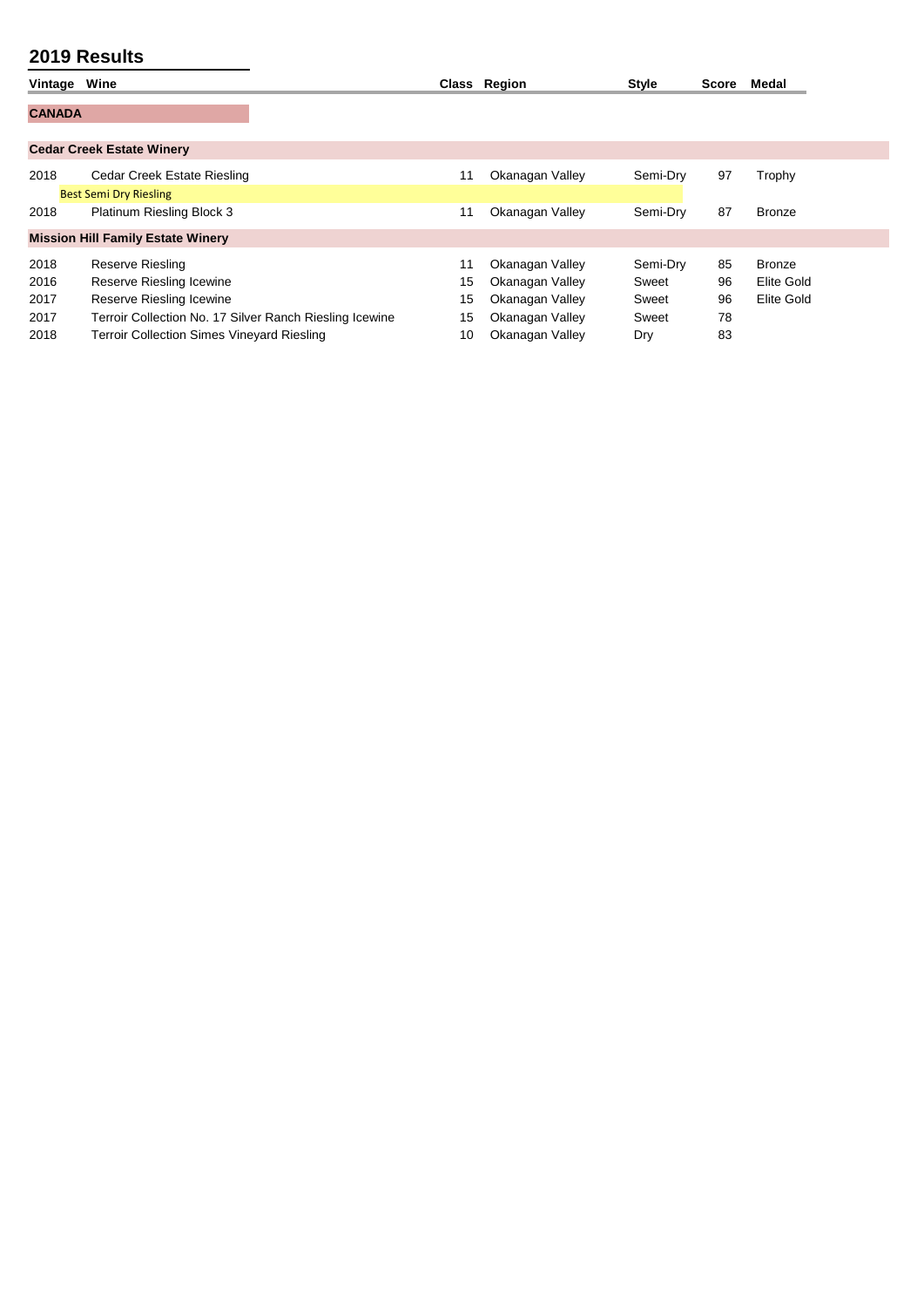| Vintage Wine |                                | Class Region  | <b>Style</b> | Score | Medal |
|--------------|--------------------------------|---------------|--------------|-------|-------|
| <b>CHILE</b> |                                |               |              |       |       |
|              | <b>VIÑA CASAS DEL BOSQUE</b>   |               |              |       |       |
| 2019         | Viña Casas Del Bosque Riesling | Casablanca Va | Dry          | 84    |       |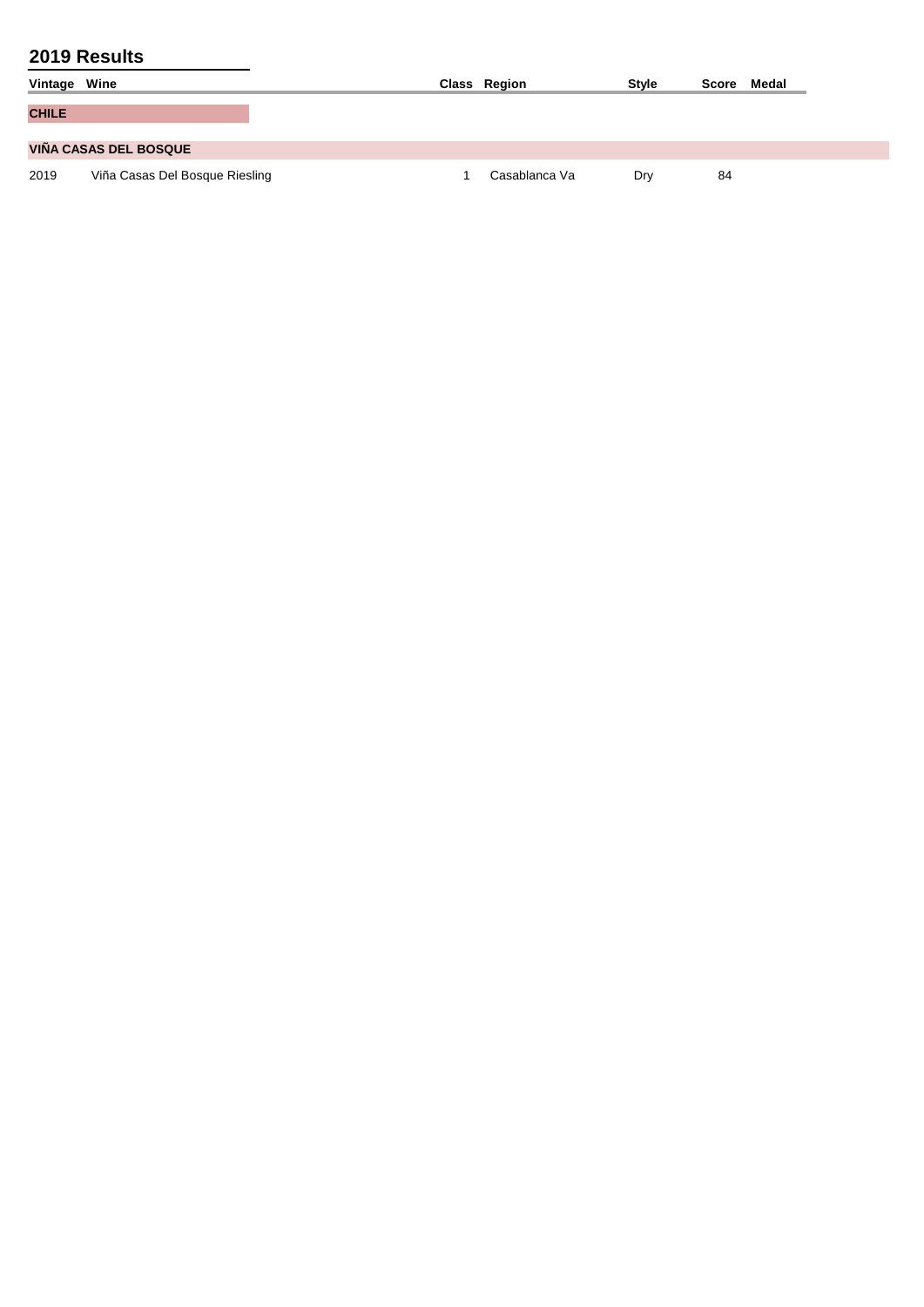| Vintage      | Wine                                         |    | Class Region                       | <b>Style</b> | Score | Medal |
|--------------|----------------------------------------------|----|------------------------------------|--------------|-------|-------|
| <b>CHINA</b> |                                              |    |                                    |              |       |       |
|              | Ningxia Kanaan Winery                        |    |                                    |              |       |       |
| 2018         | Kanaan Rielsing, Ningxia Helan Mountain East | 10 | Ningxia Helan Mountain Dry<br>East |              | 83    |       |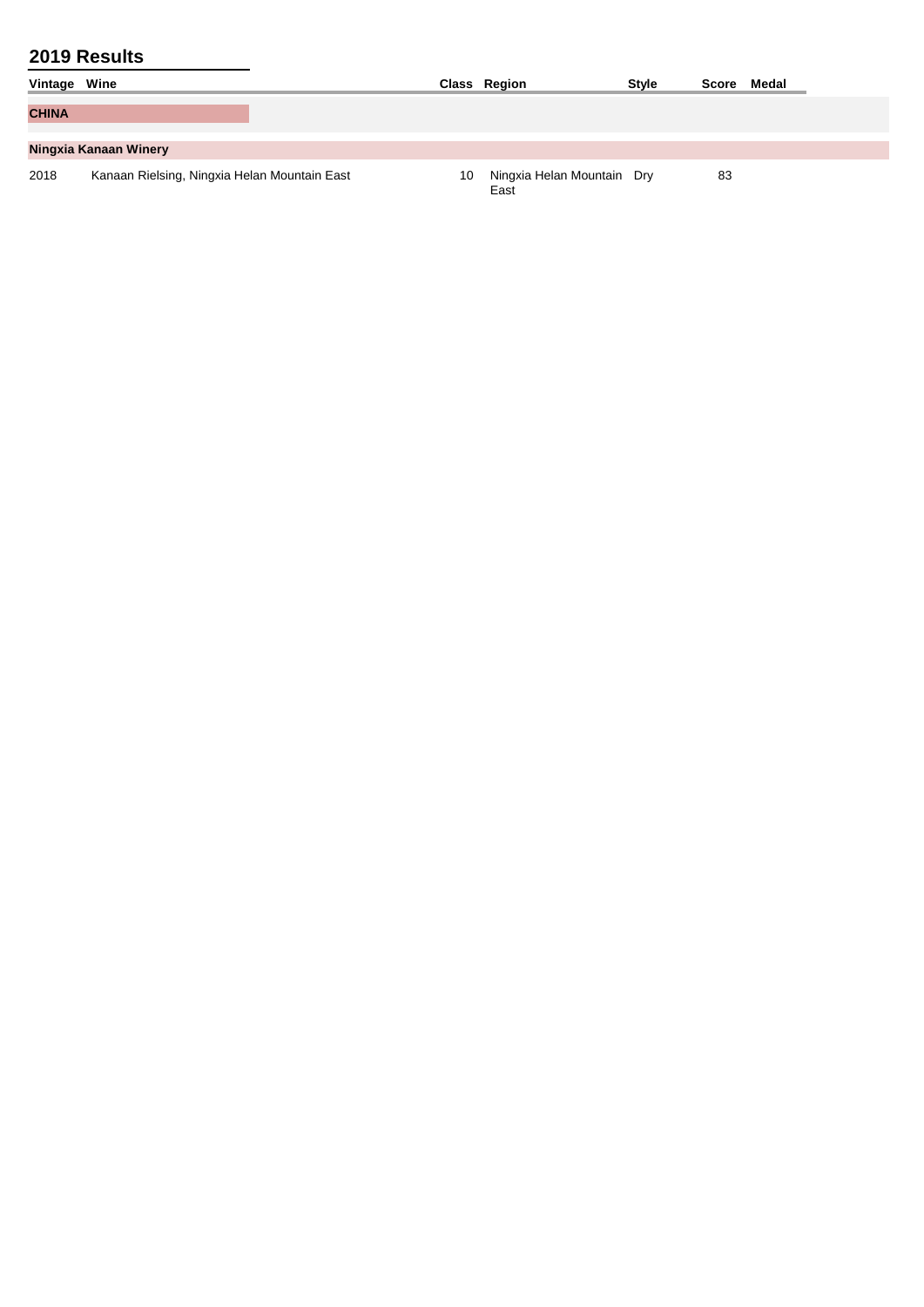| Vintage Wine |                                         |    | Class Region | <b>Style</b> | Score Medal |  |
|--------------|-----------------------------------------|----|--------------|--------------|-------------|--|
|              | <b>CZECH REPUBLIC</b>                   |    |              |              |             |  |
|              | <b>Winery Dvoracek</b>                  |    |              |              |             |  |
| 2018         | <b>Rhein Riesling</b>                   | 10 | Morava       | Dry          | 70          |  |
| 2015         | Rhein Riesling RESERVA                  | 15 | Morava       | Sweet        | 83          |  |
| 2017         | Rhein Riesling sur-lie                  | 13 | Morava       | Dry          | 78          |  |
| 2017         | Rhein Riesling sur-lie BARRIQUE         | 13 | Morava       | Dry          | 78          |  |
|              | Znovin Znojmo, a.s.                     |    |              |              |             |  |
| 2018         | Znovin Riesling late harvest ROSNIČKA   | 10 | Morava       | Dry          | 82          |  |
| 2018         | Znovin Riesling late harvest U tři dubů | 10 | Morava       | Dry          | 79          |  |
| 2015         | Znovin Riesling Regional Wine           | 13 | Morava       | Dry          | 78          |  |
| 2018         | Znovin Riesling VOC Znojmo 8345         | 10 | Morava       | Dry          | 83          |  |
| 2018         | Znovin Riesling VOC Znojmo 8346         | 10 | Morava       | Dry          | 82          |  |
| 2015         | Znovin Riesing Sobes late harvest       | 14 | Morava       | Semi-Dry     | 84          |  |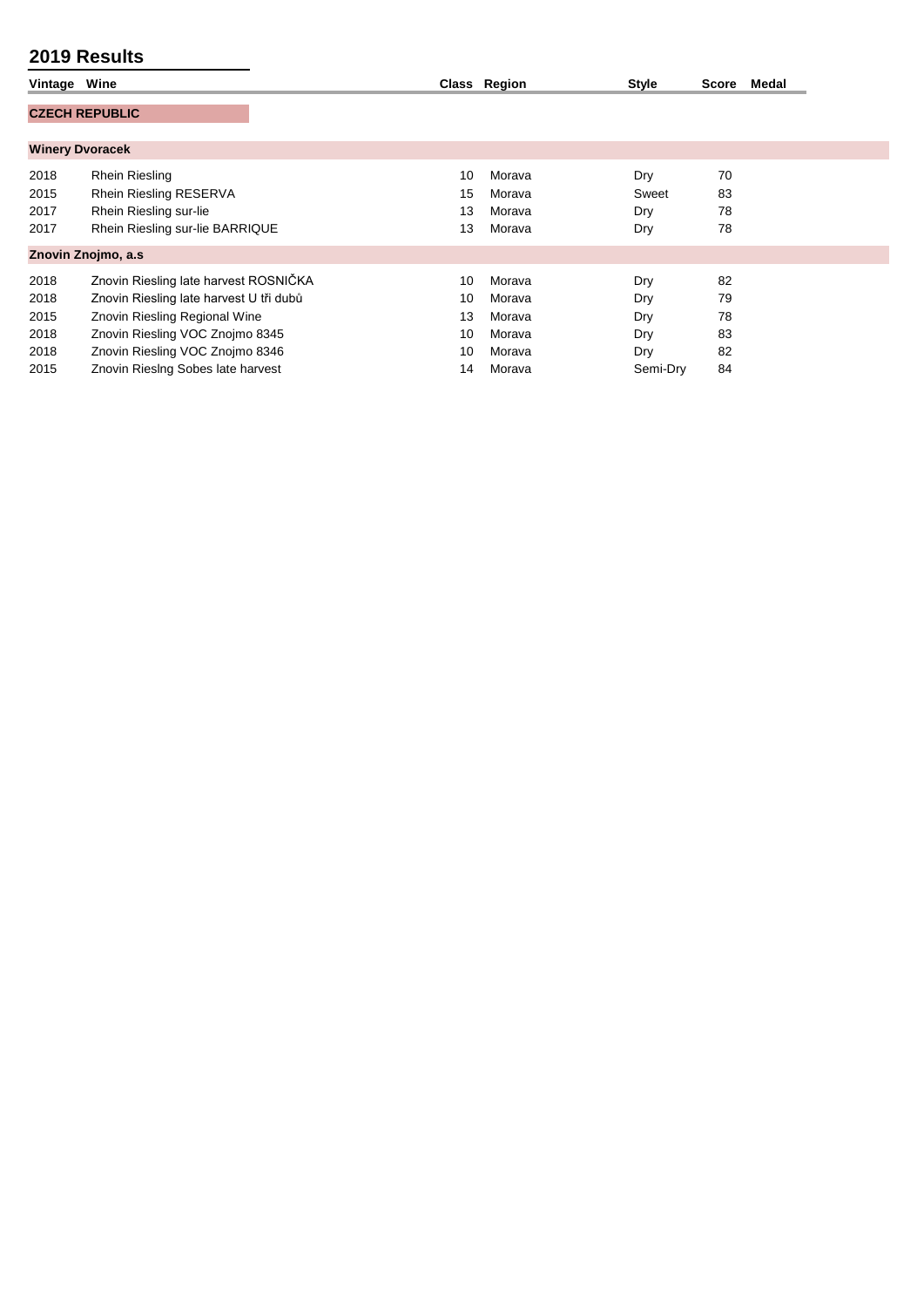| Vintage Wine                 |                                                                                                                                                                  |                      | Class Region                         | <b>Style</b>                  | <b>Score</b>         | Medal                              |
|------------------------------|------------------------------------------------------------------------------------------------------------------------------------------------------------------|----------------------|--------------------------------------|-------------------------------|----------------------|------------------------------------|
|                              |                                                                                                                                                                  |                      |                                      |                               |                      |                                    |
| <b>FRANCE</b>                |                                                                                                                                                                  |                      |                                      |                               |                      |                                    |
| <b>Alsace Willm</b>          |                                                                                                                                                                  |                      |                                      |                               |                      |                                    |
| 2017<br>2018                 | Riesling Grand Cru Kirchberg De Barr<br><b>Riesling Reserve</b>                                                                                                  | 13<br>10             | Alsace<br>Alsace                     | Dry<br>Dry                    | 87<br>85             | <b>Bronze</b><br><b>Bronze</b>     |
|                              | Château de Riquewihr Doff & Irion                                                                                                                                |                      |                                      |                               |                      |                                    |
| 2018<br>2016<br>2018<br>2018 | Grand Cru Schoenenbourg Rielsing AOC Alsace<br>Riesling 'Les Murailles' AOC Alsace<br>Riesling 'Les Murailles' AOC Alsace<br>Riesling 'Les Tommeries' AOC Alsace | 11<br>13<br>10<br>10 | Alsace<br>Alsace<br>Alsace<br>Alsace | Semi-Dry<br>Dry<br>Dry<br>Dry | 81<br>93<br>91<br>84 | Silver<br>Silver                   |
| Dopff au Moulin              |                                                                                                                                                                  |                      |                                      |                               |                      |                                    |
| 2018<br>2014                 | Riesling<br>Riesling Grand Cru Schoenenbourg                                                                                                                     | 10<br>16             | Alsace<br>Alsace                     | Dry<br>Dry                    | 85<br>86             | <b>Bronze</b><br><b>Bronze</b>     |
|                              | La Cave des Vignerons de Pfaffenheim                                                                                                                             |                      |                                      |                               |                      |                                    |
| 2018                         | Riesling La Griffe du Diable AOC Alsace                                                                                                                          | 10                   | Alsace                               | Dry                           | 83                   |                                    |
| <b>Lucien Albrecht</b>       |                                                                                                                                                                  |                      |                                      |                               |                      |                                    |
| 2017<br>2018                 | <b>Riesling Grand Cru Spiegel</b><br><b>Riesling Reserve</b>                                                                                                     | 13<br>10             | Alsace<br>Alsace                     | Dry<br>Dry                    | 96<br>86             | <b>Elite Gold</b><br><b>Bronze</b> |
| Wolfberger                   |                                                                                                                                                                  |                      |                                      |                               |                      |                                    |
| 2018<br>2016                 | Riesling<br>Riesling Grand Cru Eichberg                                                                                                                          | 10<br>13             | Alsace<br>Alsace                     | Dry<br>Dry                    | 80<br>96             | <b>Elite Gold</b>                  |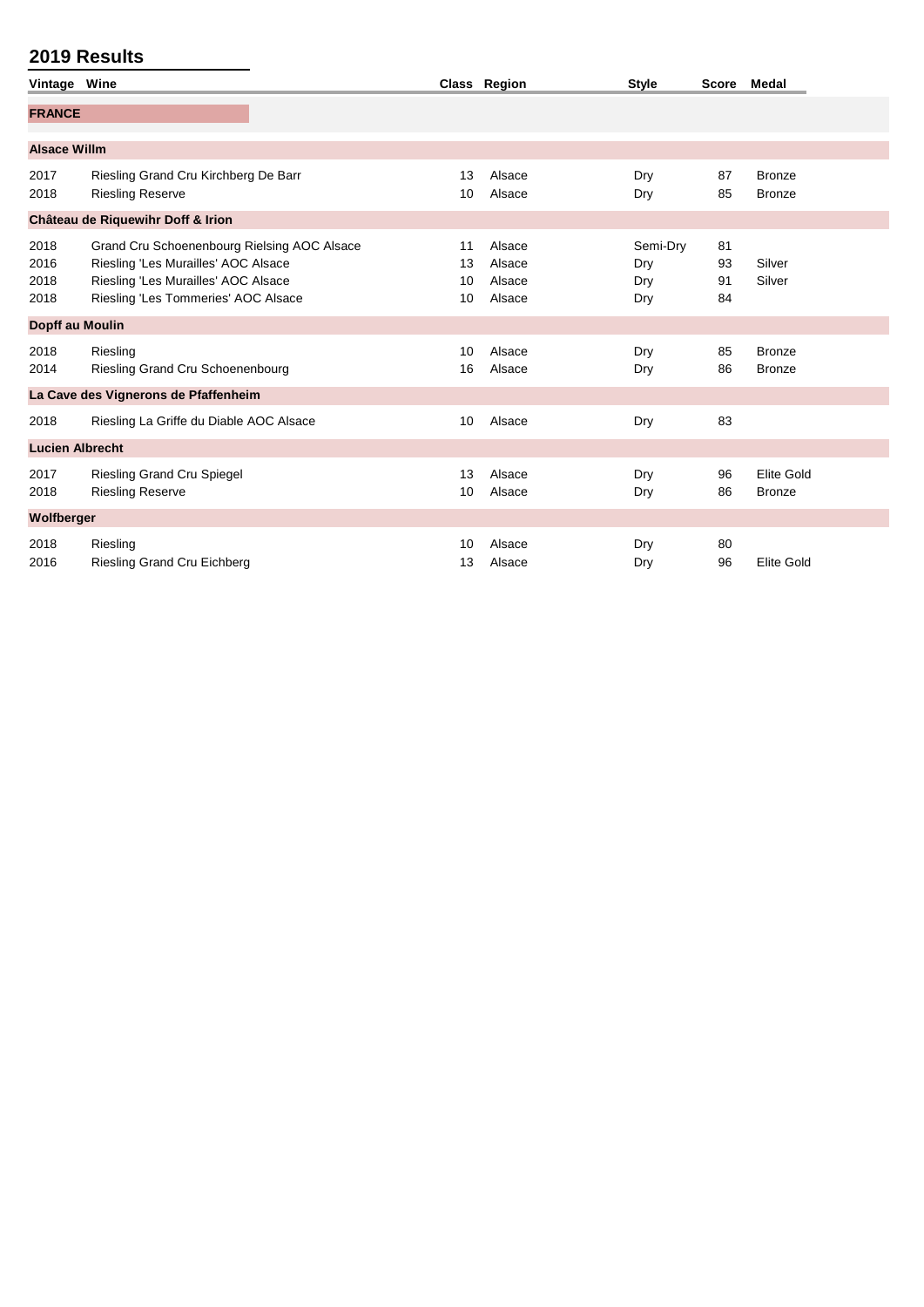| Vintage Wine        |                                                                                                   |          | Class Region               | <b>Style</b> | Score Medal |                   |
|---------------------|---------------------------------------------------------------------------------------------------|----------|----------------------------|--------------|-------------|-------------------|
| <b>GERMANY</b>      |                                                                                                   |          |                            |              |             |                   |
|                     | Spanier-Gillot GmbH & Co. KG                                                                      |          |                            |              |             |                   |
| 2018                | Kirchenstück Riesling GG BattenfeldSpanier                                                        | 10       | Rheinhessen                | Dry          | 82          |                   |
| 2018                | Zellerweg AM Schwarzen Hergott Riesling GG<br>BattenfeldSpanier                                   | 10       | Rheinhessen                | Dry          | 82          |                   |
|                     | <b>Stefan Winter GmbH</b>                                                                         |          |                            |              |             |                   |
| 2017                | 2017 DITTELSHEIM Riesling VDP.ORTSWEIN                                                            | 13       | Rheinhessen                | Dry          | 83          |                   |
| 2018                | 2018 Riesling VDP.GUTSWEIN                                                                        | 10       | Rheinhessen                | Dry          | 90          | Silver            |
|                     | <b>Weingut August Eser</b>                                                                        |          |                            |              |             |                   |
| 2016                | Erbacher Siegelsberg Riesling Spätlese VDP.GROSSE LAGE                                            | 15       | Rheingau                   | Sweet        | 83          |                   |
| 2015                | Hattenheimer Nussbrunnen Riesling Auslese VDP.GROSSE<br>LAGE                                      | 15       | Rheingau                   | Sweet        | 96          | <b>Elite Gold</b> |
| 2017                | Hattenheimer Nussbrunnen Riesling GG trocken<br><b>VDP.GROSSE LAGE</b>                            | 13       | Rheingau                   | Dry          | 91          | Silver            |
| 2018                | My Way Riesling trocken VDP.GUTSWEIN                                                              | 10       | Rheingau                   | Dry          | 86          | <b>Bronze</b>     |
| 2015                | Oestricher Doosberg Riesling GG trocken VDP.GROSSE<br>LAGE                                        | 13       | Rheingau                   | Dry          | 90          | Silver            |
| 2018                | Rauenthaler Rothenberg Riesling trocken VDP.ERSTE LAGE                                            | 10       | Rheingau                   | Dry          | 86          | <b>Bronze</b>     |
| 2018                | 'W' Riesling trocken VDP.GUTSWEIN                                                                 | 10       | Rheingau                   | Dry          | 87          | <b>Bronze</b>     |
|                     | Weingut Georg Müller Stiftung                                                                     |          |                            |              |             |                   |
| 2016                | 2016 WISSELBRUNNEN Riesling GG VDP.GROSSE LAGE                                                    | 13       | Rheingau                   | Dry          | 86          | <b>Bronze</b>     |
| 2017                | 2017 Hallgarten Riesling trocken Alte Reben VDP.ORTSWEIN                                          | 13       | Rheingau                   | Dry          | 87          | <b>Bronze</b>     |
| 2017                | 2017 HASSEL Riesling GG VDP.GROSSE LAGE                                                           | 13       | Rheingau                   | Dry          | 87          | <b>Bronze</b>     |
| 2017                | 2017 Hattenheimer Nussbrunnen Riesling trocken                                                    | 13       | Rheingau                   | Dry          | 81          |                   |
| 2018                | 2018 Hattenheim Riesling trocken VDP.ORTSWEIN                                                     | 10       | Rheingau                   | Dry          | 83          |                   |
| 2018                | 2018 Hattenheimer Hassel Riesling Kabinett VDP.GROSSE<br>LAGE                                     | 12       | Rheingau                   | Sweet        | 90          | Silver            |
| 2018                | 2018 Hattenheimer Hassel Riesling Spätlese VDP.GROSSE<br>LAGE                                     | 12       | Rheingau                   | Sweet        | 87          | <b>Bronze</b>     |
| 2018                | 2018 Hattenheimer Nussbrunnen Riesling Auslese<br><b>VDP.GROSSE LAGE</b>                          | 12       | Rheingau                   | Sweet        | 86          | <b>Bronze</b>     |
| 2018                | 2018 Hattenheimer Wisselbrunnen Riesling Spätlese<br><b>VDP.GROSSE LAGE</b>                       | 12       | Rheingau                   | Sweet        | 90          | Silver            |
| 2018                | 2018 'Rheinstrom' Riesling trocken VDP.GUTSWEIN                                                   | 10       | Rheingau                   | Dry          | 83          |                   |
| 2018                | Hattenheimer Wisselbrunnen Riesling Trockenbeerenauslese<br><b>VDP.GROSSE LAGE</b>                | 12       | Rheingau                   | Sweet        | 98          | Trophy            |
|                     | <b>Best European Riesling</b>                                                                     |          |                            |              |             |                   |
|                     | <b>Best Sweet Riesling</b>                                                                        |          |                            |              |             |                   |
|                     | Best Wine of the Challenge                                                                        |          |                            |              |             |                   |
|                     | <b>Weingut Karl Haidle KG</b>                                                                     |          |                            |              |             |                   |
| 2017                | 2017 Stettener Pulvermächer Riesling Großes Gewächs<br>VDP.Große Lage                             | 13       | Wurttemberg                | Dry          | 83          |                   |
| <b>Weingut Kopp</b> |                                                                                                   |          |                            |              |             |                   |
| 2016                | Feigenwäldchen Riesling brut                                                                      | 19       | Baden                      | Specialty    | 90          | Silver            |
| 2017                | Riesling Feigenwäldchen Buntsandstein                                                             | 13       | Baden                      | Dry          | 80          |                   |
| 2016                | Riesling Feigenwäldchen Terrassenlage                                                             | 13       | Baden                      | Dry          | 78          |                   |
|                     | <b>Weingut Prinz von Hessen</b>                                                                   |          |                            |              |             |                   |
|                     |                                                                                                   |          |                            |              | 86          | <b>Bronze</b>     |
| 2018<br>2018        | Johannisberger Klaus Riesling<br>Riesling dry                                                     | 10<br>10 | Rheingau<br>Rheingau       | Dry<br>Dry   | 85          | <b>Bronze</b>     |
| 2018                | Riesling semi-dry                                                                                 | 11       | Rheingau                   | Semi-Dry     | 90          | Silver            |
|                     | <b>Weingut Schales</b>                                                                            |          |                            |              |             |                   |
|                     |                                                                                                   |          |                            |              |             |                   |
| 2018<br>2018        | <b>CARDINALIS Dalsheimer Steig Riesling trocken</b><br><b>SCHALES Riesling Spaetlese feinherb</b> | 10<br>12 | Rheinhessen<br>Rheinhessen | Dry<br>Sweet | 86<br>80    | <b>Bronze</b>     |
|                     | Winery Wwe. Dr. H. Thanisch, Erben Thanisch                                                       |          |                            |              |             |                   |
| 2017                | 2017 THANISCH Riesling Kabinett VDP.Gutswein                                                      | 14       | Mosel                      | Semi-Dry     | 85          | <b>Bronze</b>     |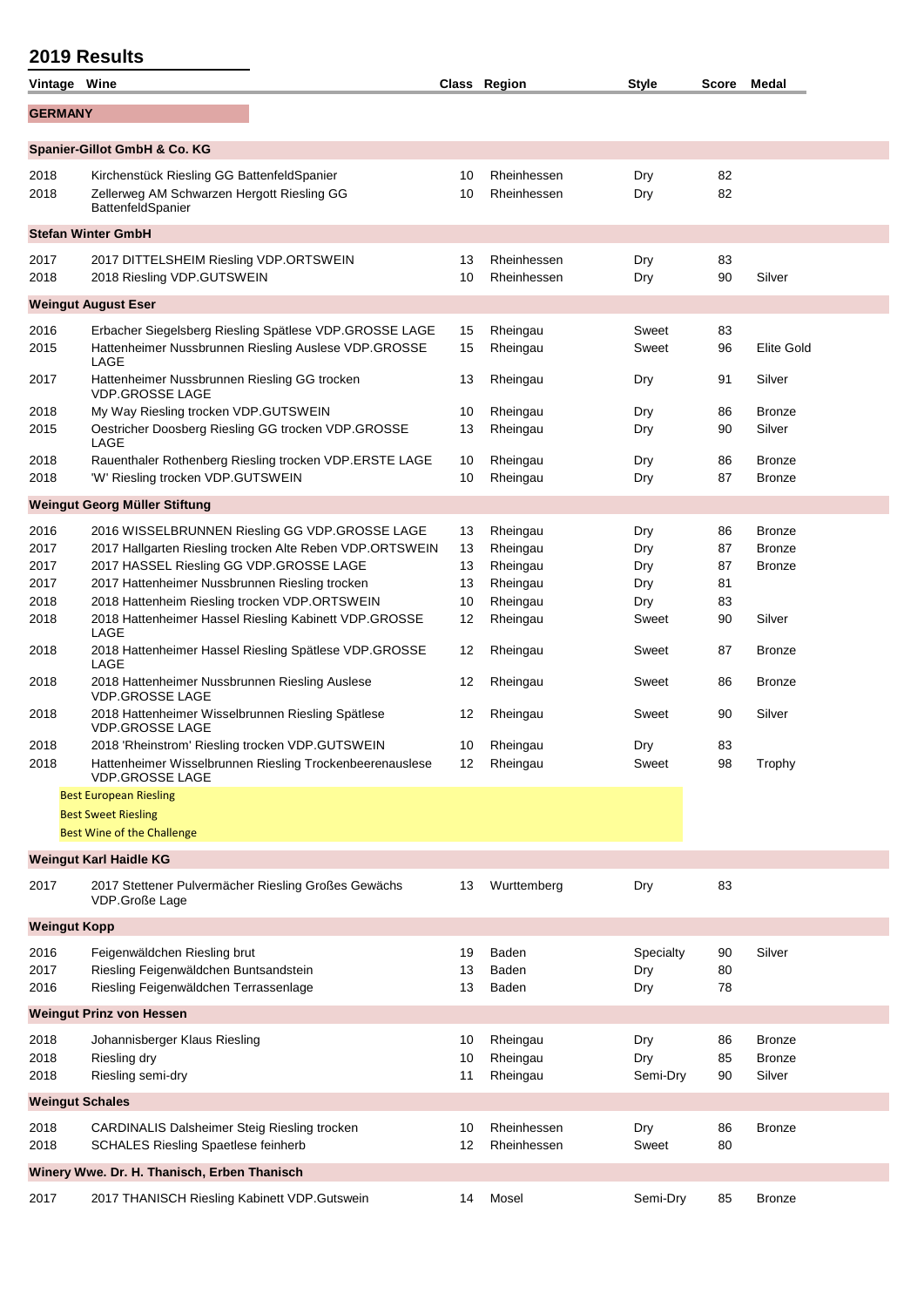| Vintage Wine           |                                                                                                                                                                     |             | Class Region                              | <b>Style</b>               |                | Score Medal                              |
|------------------------|---------------------------------------------------------------------------------------------------------------------------------------------------------------------|-------------|-------------------------------------------|----------------------------|----------------|------------------------------------------|
| <b>NEW ZEALAND</b>     |                                                                                                                                                                     |             |                                           |                            |                |                                          |
|                        | <b>Accolade Wines NZ Ltd</b>                                                                                                                                        |             |                                           |                            |                |                                          |
| 2018<br>2018<br>2018   | Mud House The Mound Single Vineyard Riesling<br>Saving Grace Dry Riesling<br>Saving Grace Riesling                                                                  | 6<br>4<br>6 | Canterbury<br>Canterbury<br>Canterbury    | Sweet<br>Dry<br>Sweet      | 89<br>91<br>85 | <b>Bronze</b><br>Silver<br><b>Bronze</b> |
|                        | <b>Domain Road Vineyard</b>                                                                                                                                         |             |                                           |                            |                |                                          |
| 2017<br>2017           | Domain Road Vineyard - Duffers Creek Riesling<br>Domain Road Vineyard - The Water Race Dry Riesling<br><b>Best New Zealand Riesling</b><br><b>Best Dry Riesling</b> | 5<br>4      | Central Otago<br>Central Otago            | Semi-Dry<br>Dry            | 87<br>97       | <b>Bronze</b><br>Trophy                  |
| <b>Forrest Wines</b>   |                                                                                                                                                                     |             |                                           |                            |                |                                          |
| 2018<br>2018<br>2019   | <b>Forrest Botrytised Riesling</b><br><b>Forrest Riesling</b><br>The Doctors' Riesling                                                                              | 6<br>5<br>3 | Marlborough<br>Marlborough<br>Marlborough | Sweet<br>Semi-Dry<br>Sweet | 92<br>88<br>83 | Silver<br><b>Bronze</b>                  |
| <b>Giesen Wines</b>    |                                                                                                                                                                     |             |                                           |                            |                |                                          |
| 2018<br>2018           | Giesen Estate Riesling<br>Giesen Gemstone Riesling                                                                                                                  | 6<br>6      | Various<br>Marlborough                    | Sweet<br>Sweet             | 86<br>90       | <b>Bronze</b><br>Silver                  |
|                        | <b>Glover Family Vineyards</b>                                                                                                                                      |             |                                           |                            |                |                                          |
| 2019                   | Zephyr Riesling                                                                                                                                                     | 1           | Marlborough                               | Dry                        | 81             |                                          |
| <b>Hunter's Wines</b>  |                                                                                                                                                                     |             |                                           |                            |                |                                          |
| 2019                   | Hunter's Marlborough Riesling                                                                                                                                       | 1           | Marlborough                               | Dry                        | 82             |                                          |
|                        | <b>Lake Chalice Wines</b>                                                                                                                                           |             |                                           |                            |                |                                          |
| 2019                   | Lake Chalice The Falcon Riesling                                                                                                                                    | 2           | Marlborough                               | Semi-Dry                   | 89             | <b>Bronze</b>                            |
|                        | <b>Loveblock Vintners</b>                                                                                                                                           |             |                                           |                            |                |                                          |
| 2018                   | 2018 Loveblock Marlborough Riesling                                                                                                                                 | 6           | Marlborough                               | Sweet                      | 87             | <b>Bronze</b>                            |
|                        | <b>Ostler Vineyards Limited</b>                                                                                                                                     |             |                                           |                            |                |                                          |
| 2015                   | Ostler 2015 Riesling Spatlese                                                                                                                                       | 9           | Waitaki Valley, North<br>Otago            | Sweet                      | 86             | <b>Bronze</b>                            |
| 2016                   | Ostler Lakeside Wines 2016 Riesling                                                                                                                                 | 4           | Other                                     | Dry                        | 85             | <b>Bronze</b>                            |
|                        | <b>Palliser Estate Wines of Martinborough</b>                                                                                                                       |             |                                           |                            |                |                                          |
| 2019                   | Palliser Estate Riesling                                                                                                                                            | 2           | <b>Wellington District</b>                | Semi-Dry                   | 87             | <b>Bronze</b>                            |
| <b>Riverby Estate</b>  |                                                                                                                                                                     |             |                                           |                            |                |                                          |
| 2018<br>2018<br>2018   | Riverby Estate 2018 Dry Riesling<br>Riverby Estate 2018 Noble Riesling<br>Riverby Estate 2018 Sali's Block Riesling                                                 | 4<br>6<br>5 | Marlborough<br>Marlborough<br>Marlborough | Dry<br>Sweet<br>Semi-Dry   | 95<br>91<br>84 | Gold<br>Silver                           |
|                        | <b>Rockburn Wines Ltd</b>                                                                                                                                           |             |                                           |                            |                |                                          |
| 2016                   | Rockburn 'Tigermoth' Riesling 2016                                                                                                                                  | 6           | Central Otago                             | Sweet                      | 90             | Silver                                   |
| <b>Tupari Wines</b>    |                                                                                                                                                                     |             |                                           |                            |                |                                          |
| 2013                   | Tupari 2013 Dry Riesling                                                                                                                                            | 7           | Marlborough                               | Dry                        | 84             |                                          |
| <b>Urlar Gladstone</b> |                                                                                                                                                                     |             |                                           |                            |                |                                          |
| 2017                   | Urlar Riesling 2017                                                                                                                                                 | 4           | <b>Wellington District</b>                | Dry                        | 83             |                                          |
|                        | <b>Villa Maria Estate</b>                                                                                                                                           |             |                                           |                            |                |                                          |
| 2018                   | Villa Maria Reserve Marlborough Noble Riesling Botrytis<br>Selection                                                                                                | 6           | Marlborough                               | Sweet                      | 91             | Silver                                   |